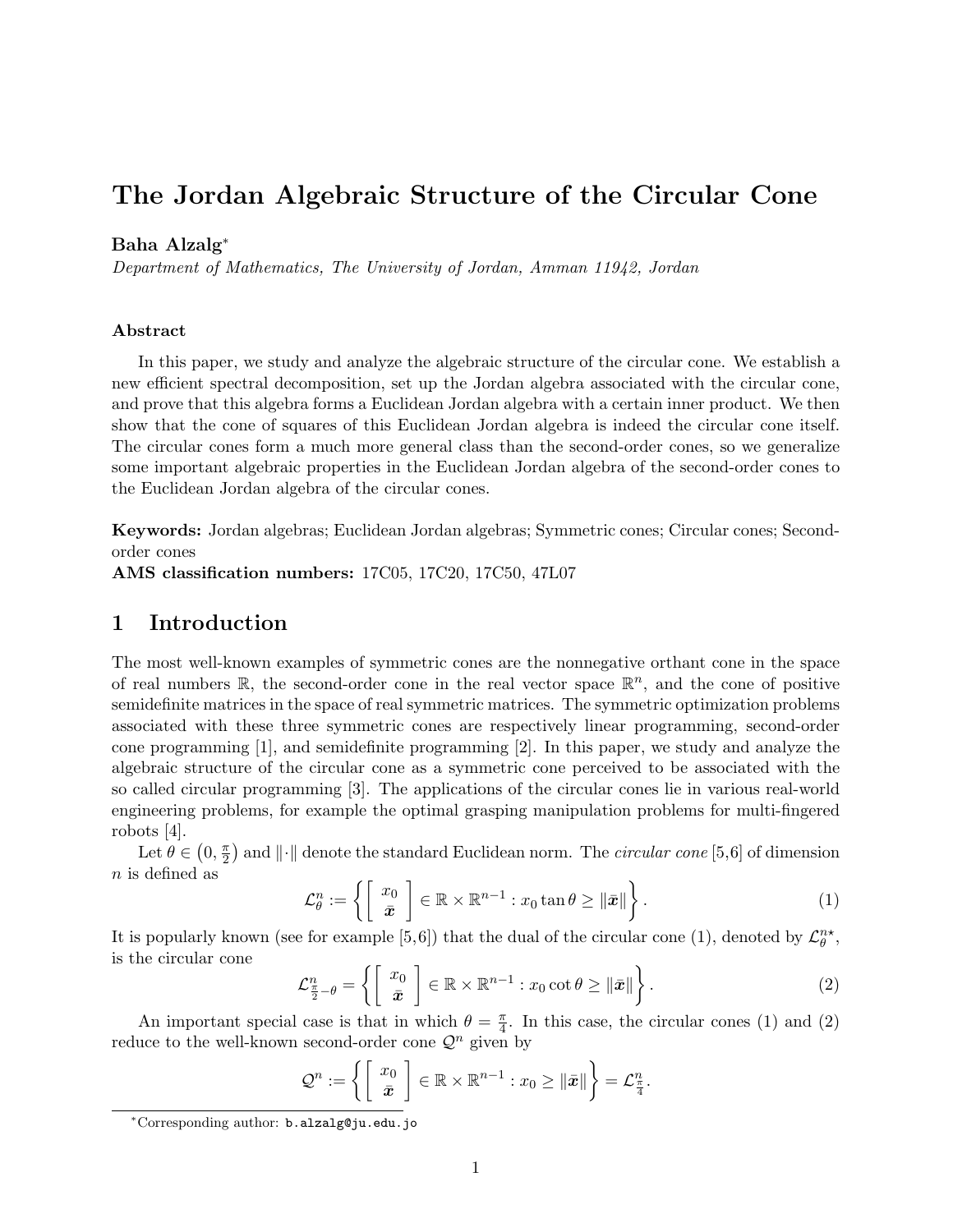All recent papers on the circular cone (see for example [3,5–7]) have treated this cone as a nonsymmetric cone. In this paper, we study and analyze the circular cone (1) as a symmetric cone in the real vector space  $\mathbb{R}^n$ . We also establish a new spectral decomposition associated with the circular cone. We will see that this new spectral decomposition is much more efficient than the spectral decomposition established by Zhou and Chen in [5]. We use this new spectral decomposition to form the Euclidean Jordan algebra associated with the circular cone under a certain inner product. We also show that the cone of squares of this Euclidean Jordan algebra is indeed the circular cone itself. Some important algebraic properties of the Euclidean Jordan algebra associated with the second-order cone are generalized to the Euclidean Jordan algebra associated with the circular cone.

This paper is organized as follows: In Section 2, we review the definition of symmetric cones and give the necessary foundation from the theory of Euclidean Jordan algebra that is needed for our subsequent development. Section 3 views the circular cone (1) is a symmetric cone. In Section 4, we establish a new spectral decomposition associated with the circular cone that successfully (unlike the spectral decomposition established in [5]) allows us to set up its Jordan algebra. In Section 5, we show that the Jordan algebra established in Section 4 forms a Euclidean Jordan algebra, we then show that the cone of squares of this Euclidean Jordan algebra is the circular cone. In Section 6, we generalize important properties of the theory of Euclidean Jordan algebra associated with the second-order cones to the theory of Euclidean Jordan algebra associated with the circular cones. Section 7 contains some concluding remarks and future work.

### 2 Background and fundamentals

As we mentioned earlier, we review in this section the definition of a symmetric cone and some notions from the theory of the Jordan algebras. The text of Faraut and Korányi  $[8]$  covers the foundations of this theory.

#### 2.1 Symmetric cones

A cone is said to be closed iff it is closed under the taking of sequential limits, convex iff it is closed under taking convex combinations, pointed iff it does not contain two opposite nonzero vectors (so the origin is an extreme point), *solid* iff it has a nonempty interior, and regular iff it is a closed, convex, pointed, solid cone. Clearly, the circular cone is regular.

Let V be a finite-dimensional Euclidean vector space over  $\mathbb R$  with inner product " $\bullet$ ". A regular  $\mathcal{K} \subset \mathcal{V}$  is said to be *self-dual* if it coincides with its dual cone  $\mathcal{K}^*$ , i.e.,

$$
\mathcal{K} = \mathcal{K}^* := \{ \mathbf{s} \in \mathcal{V} : \mathbf{x} \bullet \mathbf{s} \geq 0, \ \forall \mathbf{x} \in \mathcal{K} \}.
$$

By  $GL(n,\mathbb{R})$  we mean the general linear group of degree n over  $\mathbb{R}$  (i.e., the set of  $n \times n$  invertible matrices with entries from R, together with the operation of ordinary matrix multiplication). For a regular cone  $\mathcal{K} \subset \mathcal{V}$ , we denote by Int(K) the interior of K, by Bd(K) the boundary of K and by Aut(K) the automorphism group of K, i.e.,  $Aut(\mathcal{K}) := \{ \varphi \in GL(n, \mathbb{R}) : \varphi(\mathcal{K}) = \mathcal{K} \}.$ 

**Definition 1.** Let V be a finite-dimensional real Euclidean space. A regular  $K \subset V$  is said to be homogeneous if for each  $u, v \in Int(\mathcal{K})$ , there exists an invertible linear map  $F: V \longrightarrow V$  such that

- 1.  $F(K) = K$ , i.e., F is an automorphism of K, and
- 2.  $F(u) = v$ .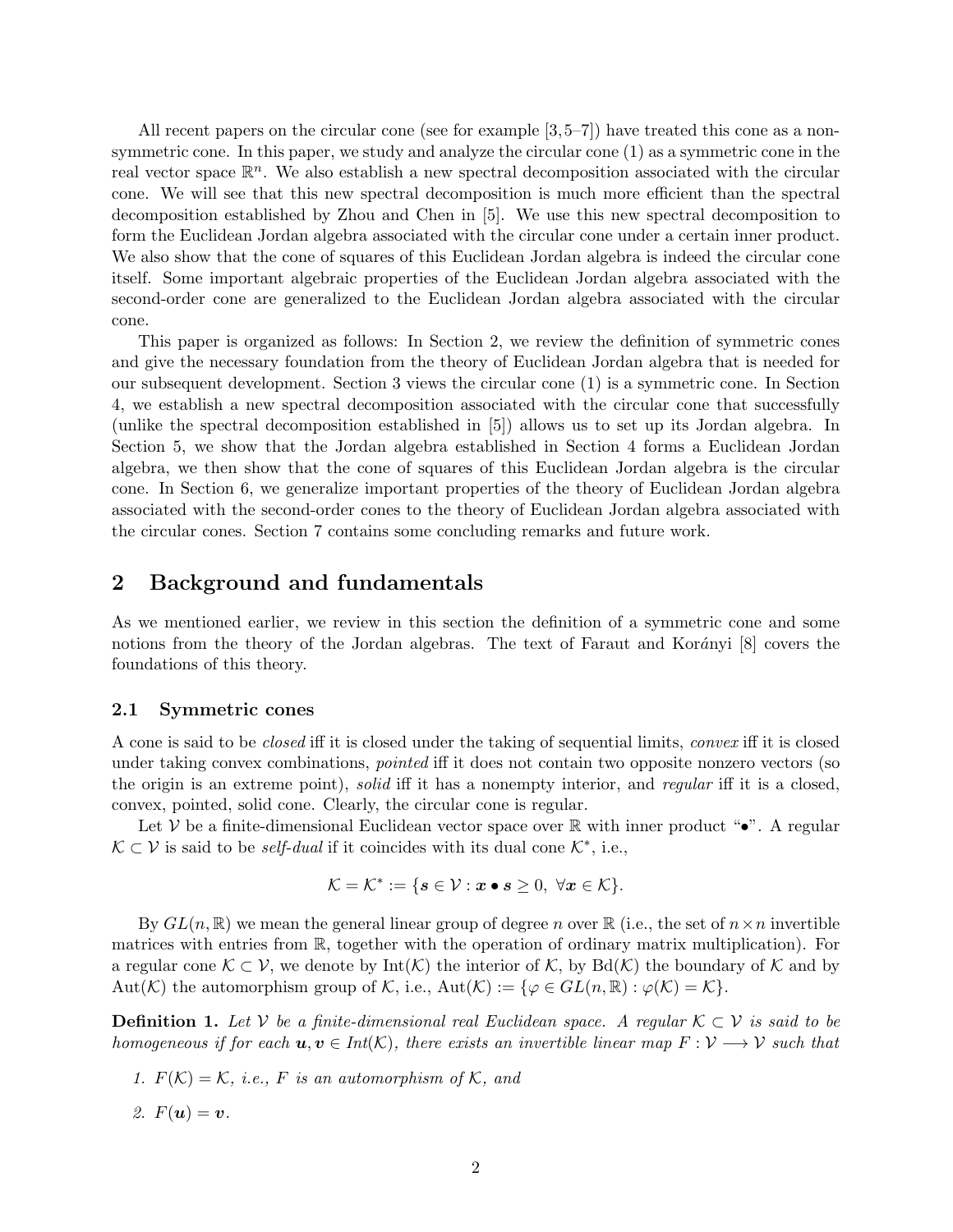In other words,  $Aut(K)$  acts transitively on the interior of K.

A regular K is said to be *symmetric* if it is both self-dual and homogeneous.

We end this part by introducing some notations that will be used in the sequel. We use  $\mathbb R$  to denote the field of real numbers. For each vector  $\boldsymbol{x} \in \mathbb{R}^n$  whose first entry is indexed with 0, we write  $\bar{x}$  for the subvector consisting of entries 1 through  $n-1$  (therefore  $\mathbf{x} = (x_0, \bar{\mathbf{x}}) \in \mathbb{R} \times \mathbb{R}^{n-1}$ ), and we let  $\hat{x} = \frac{\bar{x}}{\|\bar{x}\|}$  $\frac{\bar{x}}{\|\bar{x}\|}$  if  $\hat{x} \neq 0$  and  $\hat{x}$  be any vector  $w \in \mathbb{R}^{n-1}$  satisfying  $||w|| = 1$  if  $\bar{x} = 0$ . We let  $\mathcal{E}^n$ denote the *n* dimensional real vector space  $\mathbb{R} \times \mathbb{R}^{n-1}$  whose elements x are indexed with 0.

We define the *circular identity matrix* and the *circular reflection matrix* as follows:

$$
J_{\theta} := \begin{bmatrix} 1 & \mathbf{0}^{\mathsf{T}} \\ \mathbf{0} & \cot^2 \theta I_{n-1} \end{bmatrix} \text{ and } R_{\theta} := \begin{bmatrix} 1 & \mathbf{0}^{\mathsf{T}} \\ \mathbf{0} & -\cot^2 \theta I_{n-1} \end{bmatrix}.
$$
 (3)

Throughout this paper, we will use the circular identity matrix  $J_{\theta}$  as a generalization of the identity matrix  $I_n$  (where  $I_n = J_{\frac{\pi}{4}}$ ), and the circular reflection matrix  $R_\theta$  as a generalization of the reflection matrix:

$$
R := \left[ \begin{array}{cc} 1 & \mathbf{0}^{\mathsf{T}} \\ \mathbf{0} & -I_{n-1} \end{array} \right] = R_{\frac{\pi}{4}}.\tag{4}
$$

The circular inner product of the two vectors  $x, y \in \mathcal{E}^n$  is defined as follows (see also [7]):

$$
\boldsymbol{x} \bullet \boldsymbol{y} = \langle \boldsymbol{x}, \boldsymbol{y} \rangle_{\theta} := x_0 y_0 + \cot^2 \theta \, \bar{\boldsymbol{x}}^\top \bar{\boldsymbol{y}} = \boldsymbol{x}^\top J_{\theta} \boldsymbol{y} \tag{5}
$$

Clearly, the circular inner product  $\langle \cdot, \cdot \rangle_{\theta}$  is a generalization of the standard inner product  $\langle \cdot, \cdot \rangle$ defined as

$$
\boldsymbol{x} \bullet \boldsymbol{y} = \langle \boldsymbol{x}, \boldsymbol{y} \rangle := \boldsymbol{x}^{\mathsf{T}} \boldsymbol{y} = x_0 y_0 + \bar{\boldsymbol{x}}^{\mathsf{T}} \bar{\boldsymbol{y}} = \boldsymbol{x}^{\mathsf{T}} I_n \boldsymbol{y}.
$$
 (6)

#### 2.2 Euclidean Jordan algebras

Our presentation in this section follows that of [9, Section 2].

**Definition 2.** A finite-dimensional vector space  $\mathcal J$  over  $\mathbb R$  is called an algebra over  $\mathbb R$  if a bilinear  $map \circ : \mathcal{J} \times \mathcal{J} \longrightarrow \mathcal{J}$  exists.

Let x be an element in an algebra  $\mathcal{J}$ , then we define  $\mathbf{x}^{(n)}$  recursively by  $\mathbf{x}^{(n)} := \mathbf{x} \circ \mathbf{x}^{(n-1)}$  for  $n \geq 2$ .

**Definition 3.** Let  $\mathcal{J}$  be a finite-dimensional  $\mathbb{R}$  algebra with a bilinear product  $\circ : \mathcal{J} \times \mathcal{J} \longrightarrow \mathcal{J}$ . Then  $(\mathcal{J}, \circ)$  is called a Jordan algebra if for all  $\mathbf{x}, \mathbf{y} \in \mathcal{J}$ 

- 1.  $\mathbf{x} \circ \mathbf{y} = \mathbf{y} \circ \mathbf{x}$  (commutativity):
- 2.  $\mathbf{x} \circ (\mathbf{x}^{(2)} \circ \mathbf{y}) = \mathbf{x}^{(2)} \circ (\mathbf{x} \circ \mathbf{y})$  (Jordan's axiom).

The product  $\mathbf{x} \circ \mathbf{y}$  between two elements  $\mathbf{x}$  and  $\mathbf{y}$  of a Jordan algebra  $(\mathcal{J}, \circ)$  is called the *Jordan* multiplication between x and y. A Jordan algebra  $(\mathcal{J}, \circ)$  has an *identity element* if there exists a (necessarily unique) element  $e \in \mathcal{J}$  such that  $x \circ e = e \circ x = x$  for all  $x \in \mathcal{J}$ . A Jordan algebra  $(\mathcal{J}, \circ)$  is not necessarily associative, that is,  $\mathbf{x} \circ (\mathbf{y} \circ \mathbf{z}) = (\mathbf{x} \circ \mathbf{y}) \circ \mathbf{z}$  may not hold in general. However, it is power associative, i.e.,  $\mathbf{x}^{(p)} \circ \mathbf{x}^{(q)} = \mathbf{x}^{(p+q)}$  for all integers  $p, q \geq 1$ .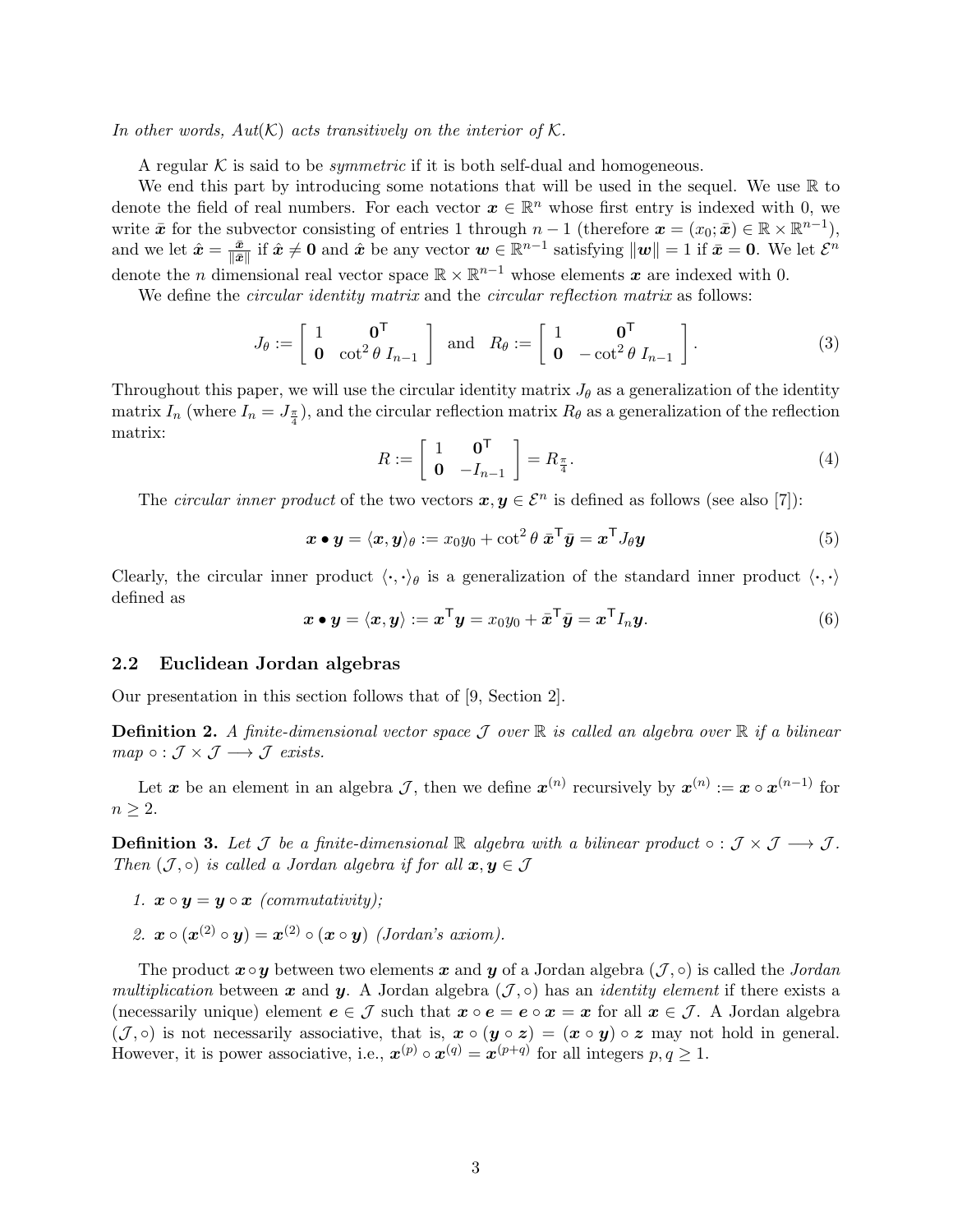**Example 1.** It can be verified that the space  $\mathcal{E}^n$  with the Jordan multiplication

$$
\boldsymbol{x} \circ \boldsymbol{y} = \left[ \begin{array}{c} \boldsymbol{x}^{\mathsf{T}} \boldsymbol{y} \\ x_0 \bar{\boldsymbol{y}} + y_0 \bar{\boldsymbol{x}} \end{array} \right] \tag{7}
$$

forms a Jordan algebra with the identity vector

$$
e := \left[ \begin{array}{c} 1 \\ 0 \end{array} \right]. \tag{8}
$$

**Definition 4.** A Jordan algebra  $\mathcal J$  is called Euclidean if there exists an inner product  $\langle \cdot, \cdot \rangle$  on  $(\mathcal{J}, \circ)$  such that for all  $\mathbf{x}, \mathbf{y}, \mathbf{z} \in \mathcal{J}$ 

- 1.  $\langle x, x \rangle > 0 \ \forall \ x \neq 0$  (positive definiteness);
- 2.  $\langle x, y \rangle = \langle y, x \rangle$  (symmetry);
- 3.  $\langle x, y \circ z \rangle = \langle x \circ y, z \rangle$  (associativity).

That is, J admits a positive definite, symmetric, quadratic form which is also associative.

**Example 2.** It is easy to verify that the space  $\mathcal{E}^n$ , with the Jordan multiplication "∘" defined in (7), is a Euclidean Jordan algebra with the standard inner product  $\langle \cdot, \cdot \rangle$  defined in (6).

**Definition 5.** Let  $J$  be a Jordan algebra. Then

- 1. for  $\mathbf{x} \in \mathcal{J}$ ,  $\deg(\mathbf{x}) := \min \{r > 0 : \{\mathbf{e}, \mathbf{x}, \mathbf{x}^{(2)}, \dots, \mathbf{x}^{(r)}\}$  is linearly dependent is called the degree of  $x$ ;
- 2. rank $(\mathcal{J}) := \max_{\bm{x} \in \mathcal{J}} \deg(\bm{x})$  is called the rank of  $\mathcal{J}$ .

A spectral decomposition is a decomposition of  $x$  into idempotents together with the eigenvalues. Recall that two elements  $c_1, c_2 \in \mathcal{J}$  are said to be *orthogonal* if  $c_1 \circ c_2 = 0$ . A set of elements of  $\mathcal{J}$ is orthogonal if all its elements are mutually orthogonal to each other. An element  $c \in \mathcal{J}$  is said to be an *idempotent* if  $c^2 = c$ . An idempotent is *primitive* if it is non-zero and cannot be written as a sum of two (necessarily orthogonal) non-zero idempotents.

**Definition 6.** Let  $\mathcal J$  be a Jordan algebra. Then a subset  $\{c_1, c_2, \ldots, c_r\}$  of  $\mathcal J$  is called:

- 1. a complete system of orthogonal idempotents if it is an orthogonal set of idempotents where  $c_1 + c_2 + \cdots + c_r = e;$
- 2. a Jordan frame if it is a complete system of orthogonal primitive idempotents.

**Example 3.** Let x be a vector in the algebra of the second-order cone  $\mathcal{Q}^n$ , the space  $\mathcal{E}^n$ , and define

$$
c_1(x) = \frac{1}{2} \begin{bmatrix} 1 \\ \hat{x} \end{bmatrix}
$$
 and  $c_2(x) = \frac{1}{2} \begin{bmatrix} 1 \\ -\hat{x} \end{bmatrix}$ .

It is easy to see that the set  ${c_1(x), c_2(x)}$  is a Jordan frame in  $\mathcal{E}^n$ .

**Theorem 1.** (Spectral decomposition, [8, Theorem  $\gamma$ ]) Let  $\mathcal{J}$  be a Jordan algebra with rank r. Then for  $x \in \mathcal{J}$  there exist real numbers  $\lambda_1(x), \lambda_2(x), \ldots, \lambda_r(x)$  (called the eigenvalues of x), and a Jordan frame  $c_1(x), c_2(x), \ldots, c_r(x)$  such that

$$
\boldsymbol{x} = \lambda_1(\boldsymbol{x})\boldsymbol{c}_1(\boldsymbol{x}) + \lambda_2(\boldsymbol{x})\boldsymbol{c}_2(\boldsymbol{x}) + \cdots + \lambda_r(\boldsymbol{x})\boldsymbol{c}_r(\boldsymbol{x}). \qquad (9)
$$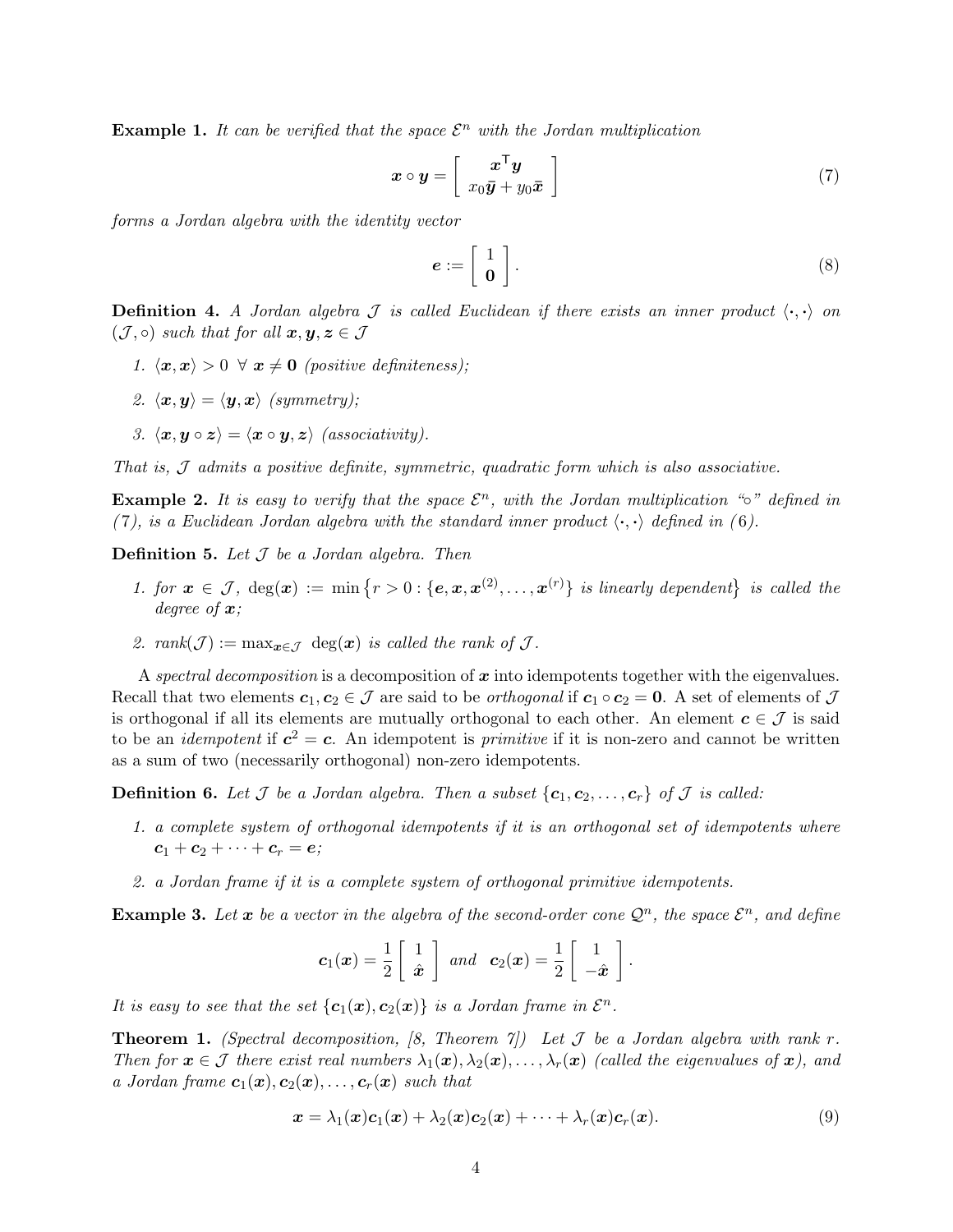**Spectral Decomposition 1.** Let  $x$  be a vector in the algebra of the second-order cone  $\mathcal{Q}^n$ , the space  $\mathcal{E}^n$ . The spectral decomposition of x associated with  $\mathcal{Q}^n$  is obtained as follows:

$$
\boldsymbol{x} = \underbrace{(x_0 + \|\bar{\boldsymbol{x}}\|)}_{\lambda_1(\boldsymbol{x})} \underbrace{\left(\frac{1}{2}\right) \left[\begin{array}{c} 1 \\ \hat{\boldsymbol{x}} \end{array}\right]}_{c_1(\boldsymbol{x})} + \underbrace{(x_0 - \|\bar{\boldsymbol{x}}\|)}_{\lambda_2(\boldsymbol{x})} \underbrace{\left(\frac{1}{2}\right) \left[\begin{array}{c} 1 \\ -\hat{\boldsymbol{x}} \end{array}\right]}_{c_2(\boldsymbol{x})}.
$$
\n(10)

**Definition 7.** Let  $x$  be an element in a rank-r Jordan algebra  $J$  with the spectral decomposition given in  $(9)$ . Then

- 1. trace(x) :=  $\lambda_1(x) + \lambda_2(x) + \cdots + \lambda_r(x)$  is the trace of x in J;
- 2.  $\det(\mathbf{x}) := \lambda_1(\mathbf{x})\lambda_2(\mathbf{x})\cdots\lambda_r(\mathbf{x})$  is the determinant of  $\mathbf{x}$  in  $\mathcal{J}$ .

**Example 4.** Let x be an element in  $\mathcal{E}^n$  with the spectral decomposition given in (10). Then the eigenvalues of x are  $\lambda_{1,2}(x) = x_0 \pm ||\bar{x}||$ . We also have that

trace(**x**) = 2x<sub>0</sub>, and det(**x**) = 
$$
x_0^2 - ||\bar{x}||^2
$$
. (11)

Observe also that  $\lambda_1(x) = \lambda_2(x)$  if and only if  $\bar{x} = 0$ , and therefore x is a multiple of the identity. Thus, every  $x \in \mathcal{E}^n - \{\alpha e : \alpha \in \mathbb{R}\}\$  has degree 2. This implies that rank $(\mathcal{E}^n) = 2$ , which is independent of the dimension of the underlying vector space.

Now, for  $x \in \mathcal{J}$  having the spectral decomposition given in (10), we can define  $x^2$  as

$$
\bm{x}^2:=(\lambda_1(\bm{x}))^2\bm{c}_1(\bm{x})+(\lambda_2(\bm{x}))^2\bm{c}_2(\bm{x})+\cdots+(\lambda_r(\bm{x}))^2\bm{c}_r(\bm{x}).
$$

One can easily see that  $x^2 = x^{(2)} = x \circ x$ . More generally,  $x^p = x^{(p)}$  for any integer  $p \ge 1$ . We also have the following definition.

**Definition 8.** Let x be an element of a Jordan algebra  $\mathcal{J}$  with a spectral decomposition given in (9). If  $\det(\mathbf{x}) \neq 0$  (i.e., all  $\lambda_i(\mathbf{x}) \neq 0$ ), then we say that  $\mathbf{x}$  is invertible. In this case, the inverse of  $x$  is defined by

$$
\boldsymbol{x}^{-1}:=\frac{1}{\lambda_1(\boldsymbol{x})}\boldsymbol{c}_1(\boldsymbol{x})+\frac{1}{\lambda_2(\boldsymbol{x})}\boldsymbol{c}_2(\boldsymbol{x})+\cdots+\frac{1}{\lambda_r(\boldsymbol{x})}\boldsymbol{c}_r(\boldsymbol{x}).
$$

More generally, if  $f$  is any real valued continuous function, then it is also possible to extend the above definition to define  $f(x)$  as

$$
f(\boldsymbol{x}) := f(\lambda_1(\boldsymbol{x}))\boldsymbol{c}_1(\boldsymbol{x}) + f(\lambda_2(\boldsymbol{x}))\boldsymbol{c}_2(\boldsymbol{x}) + \cdots + f(\lambda_r(\boldsymbol{x}))\boldsymbol{c}_r(\boldsymbol{x}).
$$

**Example 5.** Let  $x$  be an invertible vector in the algebra  $\mathcal{E}^n$ . One can see that

$$
\boldsymbol{x}^{-1} = \frac{1}{\det(\boldsymbol{x})} \left[ \begin{array}{c} x_0 \\ -\bar{\boldsymbol{x}} \end{array} \right] = \frac{R}{\det(\boldsymbol{x})} \boldsymbol{x},\tag{12}
$$

where  $R$  is the reflection matrix defined in  $(4)$ .

We now define the cone of squares of a Euclidean Jordan algebra.

**Definition 9.** If  $\mathcal J$  is a Euclidean Jordan algebra then its cone of squares is the set

$$
\mathcal{K}_{\mathcal{J}}:=\{\boldsymbol{x}^2: \boldsymbol{x} \in \mathcal{J}\}.
$$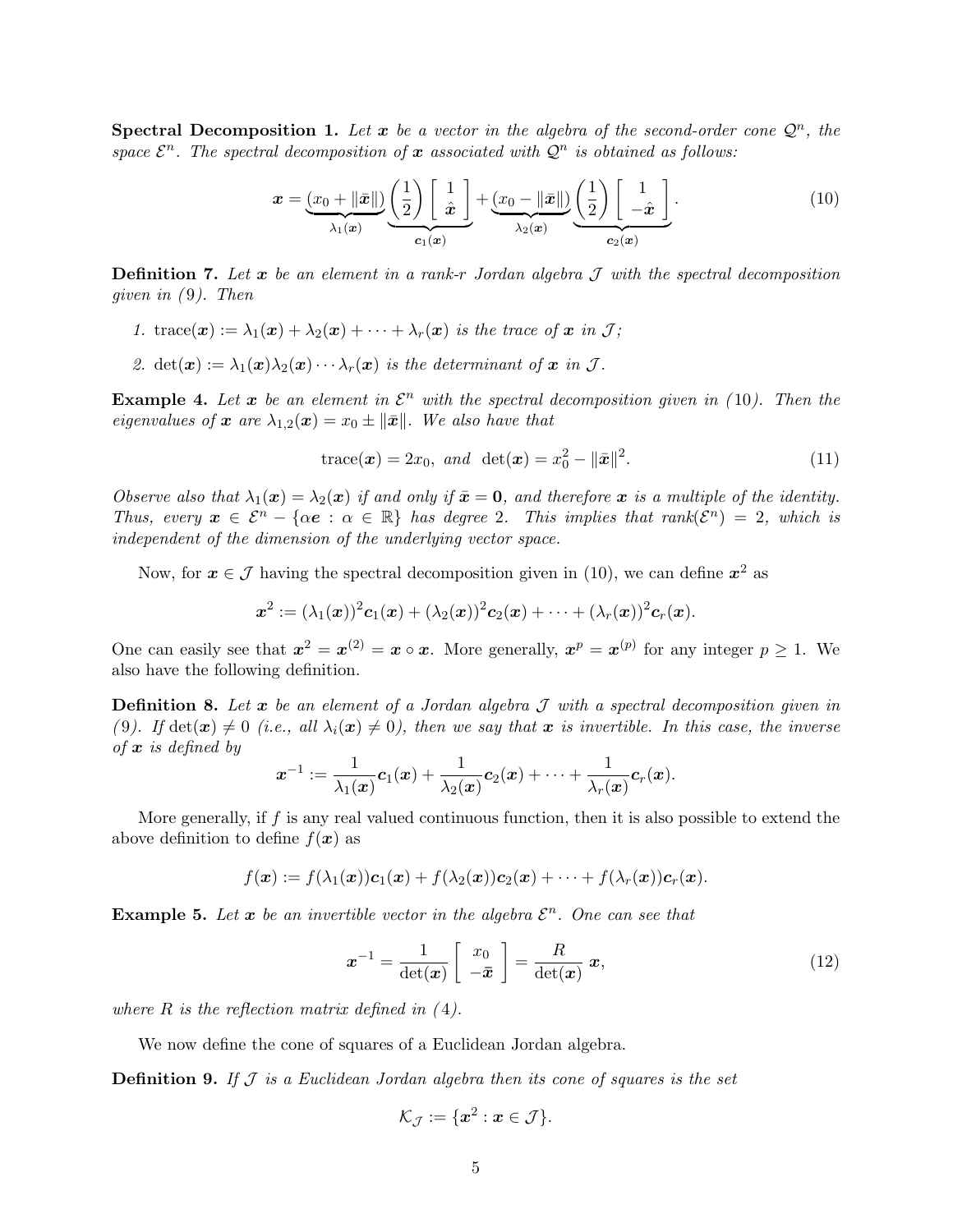The following fundamental result gives a one-to-one correspondence between Euclidean Jordan algebras and symmetric cones.

**Theorem 2** (Jordan algebraic characterization of symmetric cones, [8]). A regular cone K is symmetric iff  $\mathcal{K} = \mathcal{K}_{\mathcal{J}}$  for some Euclidean Jordan algebra  $\mathcal{J}$ .

**Example 6.** The cone of squares of  $(\mathcal{E}^n, \circ)$ , with "∘" defined in (7), is the second-order cone  $\mathcal{Q}^n$ .

We now define three well-known maps: two linear maps from  $\mathcal J$  into itself, namely  $L(\mathbf x)$  and  $Q_x$ , and one quadratic map from  $\mathcal{J} \times \mathcal{J}$  into  $\mathcal{J}$ , namely  $Q_{x,y}$ . These important maps play a crucial role in the development of the interior point methods for conic programming.

**Definition 10.** Let x and z be elements in a rank-r Jordan algebra  $\mathcal{J}$ . Then

1. The linear map  $L(\boldsymbol{x}) : \mathcal{J} \longrightarrow \mathcal{J}$  is defined by

$$
L(\boldsymbol{x})\boldsymbol{y}:=\boldsymbol{x}\circ\boldsymbol{y},
$$

for all  $\mathbf{u} \in \mathcal{J}$ .

2. The quadratic operator  $Q_{\bm{x},\bm{z}} : \mathcal{J} \times \mathcal{J} \longrightarrow \mathcal{J}$  is defined by

$$
Q_{\boldsymbol{x},\boldsymbol{z}} := L(\boldsymbol{x})L(\boldsymbol{z}) + L(\boldsymbol{z})L(\boldsymbol{x}) - L(\boldsymbol{x} \circ \boldsymbol{z}).
$$

3. The quadratic representation of  $x, Q_x : \mathcal{J} \longrightarrow \mathcal{J}$ , is defined by

$$
Q_x := 2L(x)^2 - L(x^2) = Q_{x,x}.
$$

Note that  $L(x)e = x$  and  $L(x)x = x^2$ . Note also that  $L(e) = Q_e = I$ , trace $(e) = r$ ,  $det(e) = 1$ (since all the eigenvalues of e are equal to one).

**Example 7.** From (7), the explicit formula of the  $L(\cdot)$  operator for the algebra of the second-order cone, the space  $\mathcal{E}^n$ , can be immediately given by

$$
L(\boldsymbol{x}) = Arw(\boldsymbol{x}) = \begin{bmatrix} x_0 & \bar{\boldsymbol{x}}^{\mathsf{T}} \\ \bar{\boldsymbol{x}} & x_0 I \end{bmatrix}.
$$
 (13)

.

Here  $Arw(x)$  is the arrow-shaped matrix associated with the vector  $x \in \mathcal{E}^n$ . Hence, quadratic operator for the algebra of the second-order cone is given by

$$
Q_{\boldsymbol{x},\boldsymbol{z}} = \begin{bmatrix} Arw(\boldsymbol{x})Arw(\boldsymbol{z}) + Arw(\boldsymbol{z})Arw(\boldsymbol{x}) - Arw(\boldsymbol{x} \circ \boldsymbol{z}) \\ x^{\mathsf{T}} \boldsymbol{z} & (x_0 \bar{\boldsymbol{z}}^{\mathsf{T}} + z_0 \bar{\boldsymbol{x}}^{\mathsf{T}}) \\ x_0 \bar{\boldsymbol{z}} + z_0 \bar{\boldsymbol{x}} & (\bar{\boldsymbol{x}} \bar{\boldsymbol{z}}^{\mathsf{T}} + \bar{\boldsymbol{z}} \bar{\boldsymbol{x}}^{\mathsf{T}})(x_0 z_0 - \bar{\boldsymbol{x}}^{\mathsf{T}} \bar{\boldsymbol{z}})I_{n-1} \end{bmatrix}
$$

We can also easily verify that the quadratic representation for the algebra of the second-order cone is given by

$$
Q_{\boldsymbol{x}} = 2Arw^{2}(\boldsymbol{x}) - Arw(\boldsymbol{x}^{2}) = \begin{bmatrix} \|\boldsymbol{x}\|^{2} & 2x_{0}\bar{\boldsymbol{x}}^{\mathsf{T}} \\ 2x_{0}\bar{\boldsymbol{x}} & \det(\boldsymbol{x})I + 2\bar{\boldsymbol{x}}\bar{\boldsymbol{x}}^{\mathsf{T}} \end{bmatrix} = 2\boldsymbol{x}\boldsymbol{x}^{\mathsf{T}} - \det(\boldsymbol{x})R. \tag{14}
$$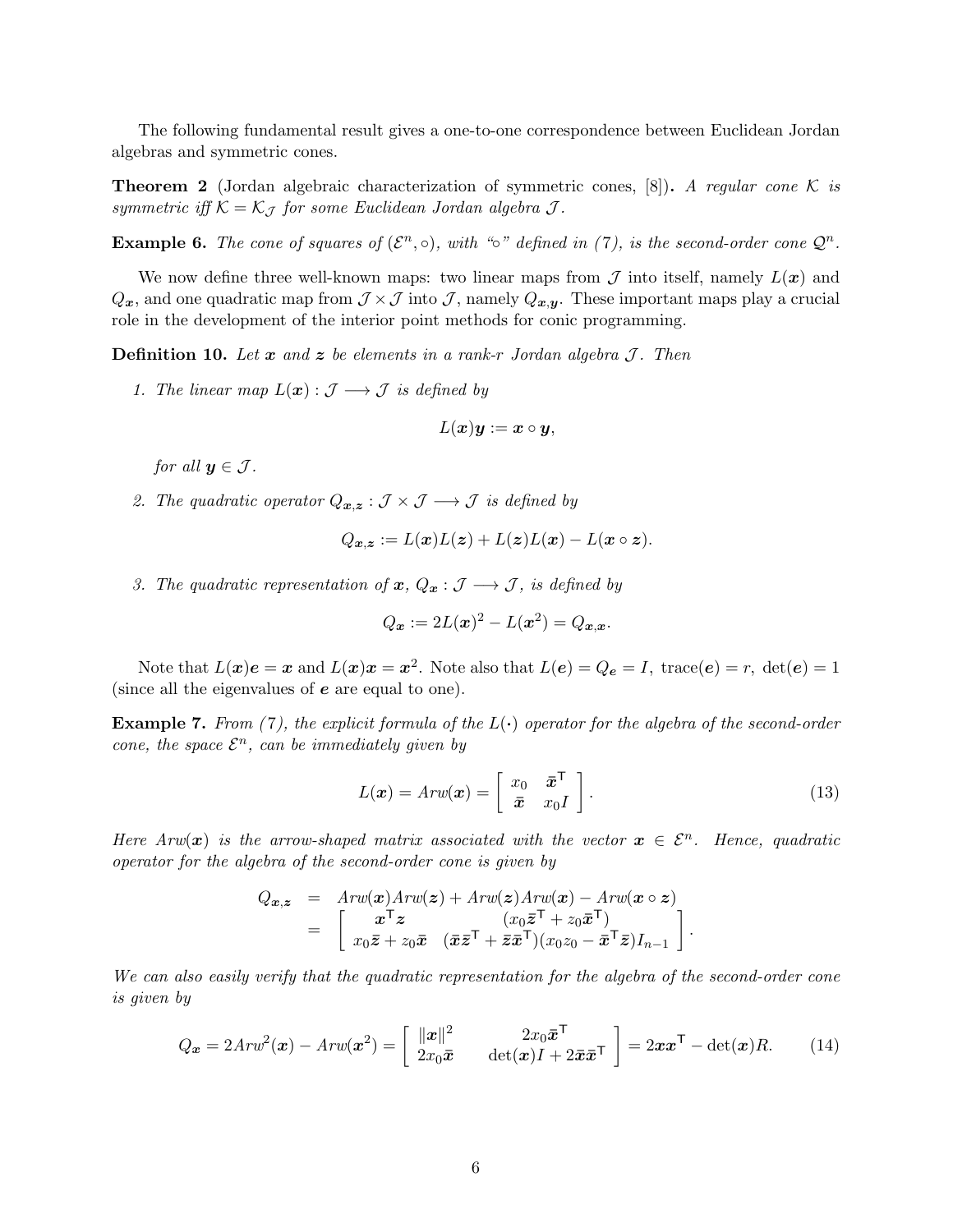## 3 Symmetrization of the circular cone

The circular cone given in (1) can be rewritten as

$$
\mathcal{L}_{\theta}^{n} = \{ \boldsymbol{x} \in \mathcal{E}^{n} : x_{0} \geq \cot \theta \|\bar{\boldsymbol{x}}\| \},\
$$

and the circular cone given in (2) can be rewritten as

$$
\mathcal{L}_{\frac{\pi}{2}-\theta}^{n}=\{\boldsymbol{x}\in\mathcal{E}^{n}:x_{0}\geq\tan\theta\|\bar{\boldsymbol{x}}\|\}.
$$

It can be shown that, under the standard inner product  $\langle \cdot, \cdot \rangle$  defined in (6), the dual of the circular cone  $\mathcal{L}_{\theta}^n$  is the circular cone  $\mathcal{L}_{\frac{\pi}{2}-\theta}^n$ . In fact, in our subsequent development, we will see that the inner product that should be considered in dealing with the algebraic and analytic operations associated with the circular cones is indeed the circular inner product  $\langle \cdot, \cdot \rangle_{\theta}$  defined in (5) and not the standard inner product  $\langle \cdot, \cdot \rangle$ . In this part, we prove that the circular cone, with the circular inner product  $\langle \cdot, \cdot \rangle_{\theta}$ , is self-dual and homogeneous, and hence symmetric.

**Lemma 1.** (See also [7, Section 1]) The circular cone  $\mathcal{L}_{\theta}^{n}$  is self-dual.

*Proof.* First, we show that  $\mathcal{L}_{\theta}^{n} \subseteq \mathcal{L}_{\theta}^{n*}$ . Let  $\mathbf{x} = (x_0, \bar{\mathbf{x}}) \in \mathcal{L}_{\theta}^{n}$ , we show that  $\mathbf{x} \in \mathcal{L}_{\theta}^{n*}$  by verifying that  $\langle x, y \rangle_{\theta} \geq 0$  for any  $y \in \mathcal{L}_{\theta}^n$ . So let  $y = (y_0; \bar{y}) \in \mathcal{L}_{\theta}^n$ . Then

$$
\langle \mathbf{x}, \mathbf{y} \rangle_{\theta} = x_0 \ y_0 + \cot^2 \theta \bar{\mathbf{x}}^{\mathsf{T}} \bar{\mathbf{y}} \ge \cot^2 \theta \left( \|\bar{\mathbf{x}}\| \|\bar{\mathbf{y}}\| + \bar{\mathbf{x}}^{\mathsf{T}} \bar{\mathbf{y}} \right) \ge \cot^2 \theta \left( \|\bar{\mathbf{x}}^{\mathsf{T}} \bar{\mathbf{y}}\| + \bar{\mathbf{x}}^{\mathsf{T}} \bar{\mathbf{y}} \right) \ge 0,
$$

where the first inequality follows from the fact that  $x, y \in \mathcal{L}_{\theta}^n$ , and the second follows from Hölder's inequality. Thus,  $\mathcal{L}_{\theta}^{n} \subseteq \mathcal{L}_{\theta}^{n*}$ .

Now, we prove that  $\mathcal{L}_{\theta}^{n*} \subseteq \mathcal{L}_{\theta}^n$ . Let  $\mathbf{y} = (y_0; \bar{\mathbf{y}}) \in \mathcal{L}_{\theta}^{n*}$ , and consider  $\mathbf{x} := (\cot \theta \|\bar{\mathbf{y}}\|; -\bar{\mathbf{y}}) \in \mathcal{L}_{\theta}^n$ . Then we obtain

$$
0 \leq \langle \boldsymbol{x}, \boldsymbol{y} \rangle_{\theta} = \cot \theta \; y_0 \|\bar{\boldsymbol{y}}\| - \cot^2 \theta \; \bar{\boldsymbol{y}}^{\mathsf{T}} \bar{\boldsymbol{y}} = \cot \theta \; y_0 \|\bar{\boldsymbol{y}}\| - \cot^2 \theta \; \|\bar{\boldsymbol{y}}\|^2 = \|\bar{\boldsymbol{y}}\| \cot \theta \; (y_0 - \cot \theta \; \|\bar{\boldsymbol{y}}\|).
$$

This implies that  $y_0 \ge \cot \theta \|\bar{\mathbf{y}}\|$ . Hence,  $\mathbf{y} \in \mathcal{L}_{\theta}^n$ . This demonstrates that  $\mathcal{L}_{\theta}^n$  is self dual. The proof is complete. П

**Lemma 2.** The circular cone  $\mathcal{L}_{\theta}^{n}$  is homogeneous.

*Proof.* Note that the circular cone  $\mathcal{L}_{\theta}^{n}$  can be rewritten as

$$
\mathcal{L}_{\theta}^{n} = \{ \boldsymbol{x} \in \mathcal{E}^{n} : \boldsymbol{x}^{\mathsf{T}} R_{\theta} \boldsymbol{x} \geq 0 \},
$$

where  $R_{\theta}$  is the circular reflection matrix defined in (3). Define

$$
\mathcal{G}_{\theta} := \{ M \in \mathbb{R}^{n \times n} : M^{\mathsf{T}} R_{\theta} M = R_{\theta} \}.
$$

It is not hard to prove that  $\mathcal{G}_{\theta}$  is a group. Observe that each element of the group  $\mathcal{G}_{\theta}$  maps  $\mathcal{L}_{\theta}^{n}$ onto itself (because, for every  $M \in \mathcal{G}_{\theta}$ , we have that  $(Mx)^{\mathsf{T}}R_{\theta}(Mx) = x^{\mathsf{T}}R_{\theta}x$ ), and so does the direct product  $\mathcal{H}_{\theta} := [0, 1] \times \mathcal{G}_{\theta}$ . It now remains to show that the group  $\mathcal{H}_{\theta}$  acts transitively on the interior of  $\mathcal{L}_{\theta}^n$ . To do so, it is enough to show that, for any  $\mathbf{x} \in \text{Int}(\mathcal{L}_{\theta}^n)$ , there exists an element in  $\mathcal{H}_{\theta}$  that maps e to x.

Since  $\boldsymbol{x}^{\mathsf{T}} R_{\theta} \boldsymbol{x} > 0$ , we may write  $\boldsymbol{x}$  as  $\boldsymbol{x} = \lambda \cot^2 \theta \boldsymbol{y}$  with  $\lambda = \sqrt{\boldsymbol{x}^{\mathsf{T}} R_{\theta} \boldsymbol{x}}$  and  $\boldsymbol{y} \in \mathcal{E}^n$ . Moreover, by [10, Theorem 3.20], there exists a reflector matrix P (accordingly,  $P^2 = I_{n-1}$ ) such that

$$
P\left[\begin{array}{c}\mathbf{0}\\r\end{array}\right]=\cot\theta\bar{\mathbf{y}},
$$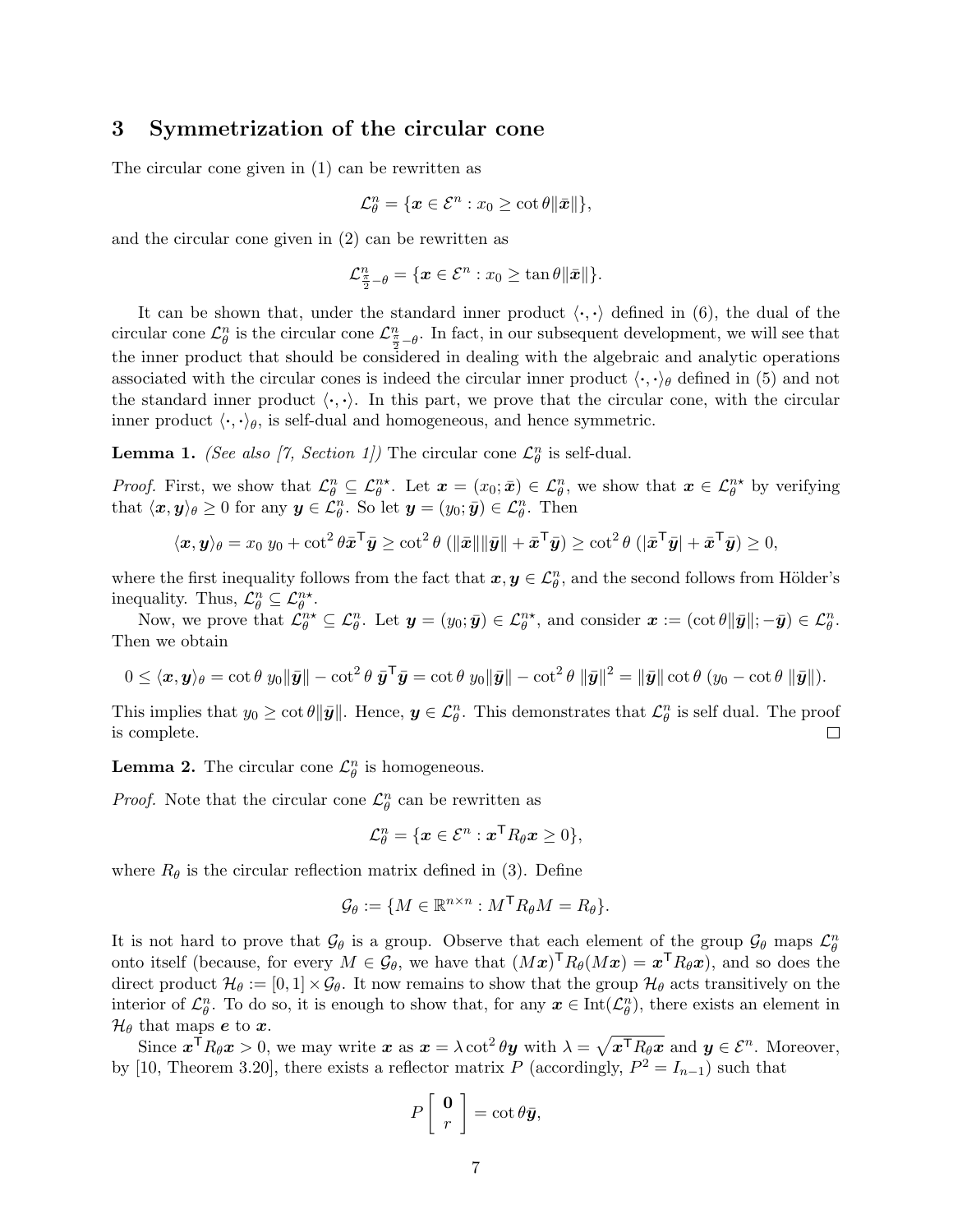with  $|r| = \cot \theta \|\bar{y}\|$ . We then have

$$
y_0^2 - r^2 = y_0^2 - \cot^2 \theta \|\bar{\mathbf{y}}\|^2 = \mathbf{y}^\mathsf{T} J_\theta \mathbf{y} = \frac{1}{\lambda^2} \mathbf{x}^\mathsf{T} J_\theta \mathbf{x} = 1.
$$

Therefore, there exists  $t \geq 0$  such that  $y_0 = \cosh t$  and  $r = \sinh t$ . Now, we define

$$
\hat{P} := \left[ \begin{array}{cc} 1 & \mathbf{0}^{\mathsf{T}} \\ \mathbf{0} & P \end{array} \right] \text{ and } H_t(\theta) := \left[ \begin{array}{cc} \cot^2 \theta \cosh t & \mathbf{0}^{\mathsf{T}} & \cot \theta \sinh t \\ \mathbf{0} & I_{n-2} & \mathbf{0} \\ \cot \theta \sinh t & \mathbf{0}^{\mathsf{T}} & \cosh t \end{array} \right].
$$

Since  $\hat{P}, H_t(\theta) \in \mathcal{G}_{\theta}$ , we have that  $\hat{P}H_t(\theta) \in \mathcal{G}_{\theta}$ , and therefore  $\lambda \hat{P}H_t(\theta) \in \mathcal{H}_{\theta}$ . The result follows by observing that

$$
\lambda \hat{P} H_t(\theta) \, \mathbf{e} = \lambda \cot^2 \theta \, \mathbf{y} = \mathbf{x}.
$$

Thus, the circular cone  $\mathcal{L}_{\theta}^{n}$  is homogeneous. The proof is complete.

**Corollary 1.** The circular cone  $\mathcal{L}_{\theta}^{n}$  is a symmetric cone.

Corollary 1 means that, in view of Theorem 2, the circular cone  $\mathcal{L}_{\theta}^{n}$  is the cone of squares of some Euclidean Jordan algebra. In the next section, we study the Jordan algebraic structure of the circular cone in order to be able to form such a Euclidean Jordan algebra. We show Corollary 1 by proving the following two lemmas.

### 4 A new spectral decomposition associated with the circular cone

In this section, we at first use the spectral decomposition established by Zhou and Chen in [5] to study the algebraic structure of the circular cones (1) in order to be able to possibly establish a Jordan multiplication "∘" associated with the algebra  $\mathcal{E}^n$  that generalizes the Jordan multiplication given in (7). When we succeed, we will use this Jordan multiplication to establish the Jordan algebra associated with the circular cone.

The following spectral decomposition is previously established by Zhou and Chen [5]. It can be viewed as a generalization of Spectral Decomposition 1 associated with  $\mathcal{Q}^n$  given in (10).

**Spectral Decomposition 2.** Let  $x$  be a vector in the algebra of the circular cone  $\mathcal{L}_{\theta}^{n}$ , the space  $\mathcal{E}^n$ . A spectral decomposition of x can be obtained as follows:

$$
\boldsymbol{x} = \underbrace{(x_0+\tan\theta\|\bar{\boldsymbol{x}}\|)}_{\lambda_1(\boldsymbol{x})} \underbrace{\begin{bmatrix} \cos^2\theta \\ (\sin\theta\cos\theta)\hat{\boldsymbol{x}} \end{bmatrix}}_{\boldsymbol{c}_1(\boldsymbol{x})} + \underbrace{(x_0-\cot\theta\|\bar{\boldsymbol{x}}\|)}_{\lambda_2(\boldsymbol{x})} \underbrace{\begin{bmatrix} \sin^2\theta \\ -(\sin\theta\cos\theta)\hat{\boldsymbol{x}} \end{bmatrix}}_{\boldsymbol{c}_2(\boldsymbol{x})}.
$$

Under Spectral Decomposition 2, we can generalize the notions and concepts given in the examples of Section 2. For instance

$$
\begin{array}{rcl}\n\text{trace}(\boldsymbol{x}) & = & 2x_0 + (\tan \theta - \cot \theta) \|\bar{\boldsymbol{x}}\|, \\
\text{det}(\boldsymbol{x}) & = & x_0^2 + (\tan \theta - \cot \theta)x_0 \|\bar{\boldsymbol{x}}\| - \|\bar{\boldsymbol{x}}\|^2.\n\end{array} \tag{15}
$$

Clearly the definitions of trace(x) and  $\det(x)$  in (15) generalize the definitions of trace(x) and  $\det(\mathbf{x})$  given in (11). We have  $\mathbf{c}_1 + \mathbf{c}_2 = \mathbf{e}$  (the identity vector defined in (8)), trace( $\mathbf{e}$ ) = 2 and  $\det(e) = 1$ . We also have

$$
\langle c_1, c_2 \rangle = 0
$$
 (orthogonality with respect to the standard inner product),  
\n $c_1 \in \text{Bd}(\mathcal{L}_{\theta}^n)$ , while  $c_2 \in \mathcal{L}_{\theta}^n \iff \theta \in [\frac{\pi}{4}, \frac{\pi}{2})$ ,  
\n $\lambda_1(c_1) = 1$ ,  $\lambda_2(c_1) = 0$ , while  $\lambda_1(c_2) = 2\sin^2 \theta$ , and  $\lambda_2(c_2) = \sin^2 \theta - \cos^2 \theta$ ,  
\n $c_1 = S_{\theta}c_2$ , and  $c_2 = S_{\theta}^{-1}c_1$ ,

 $\Box$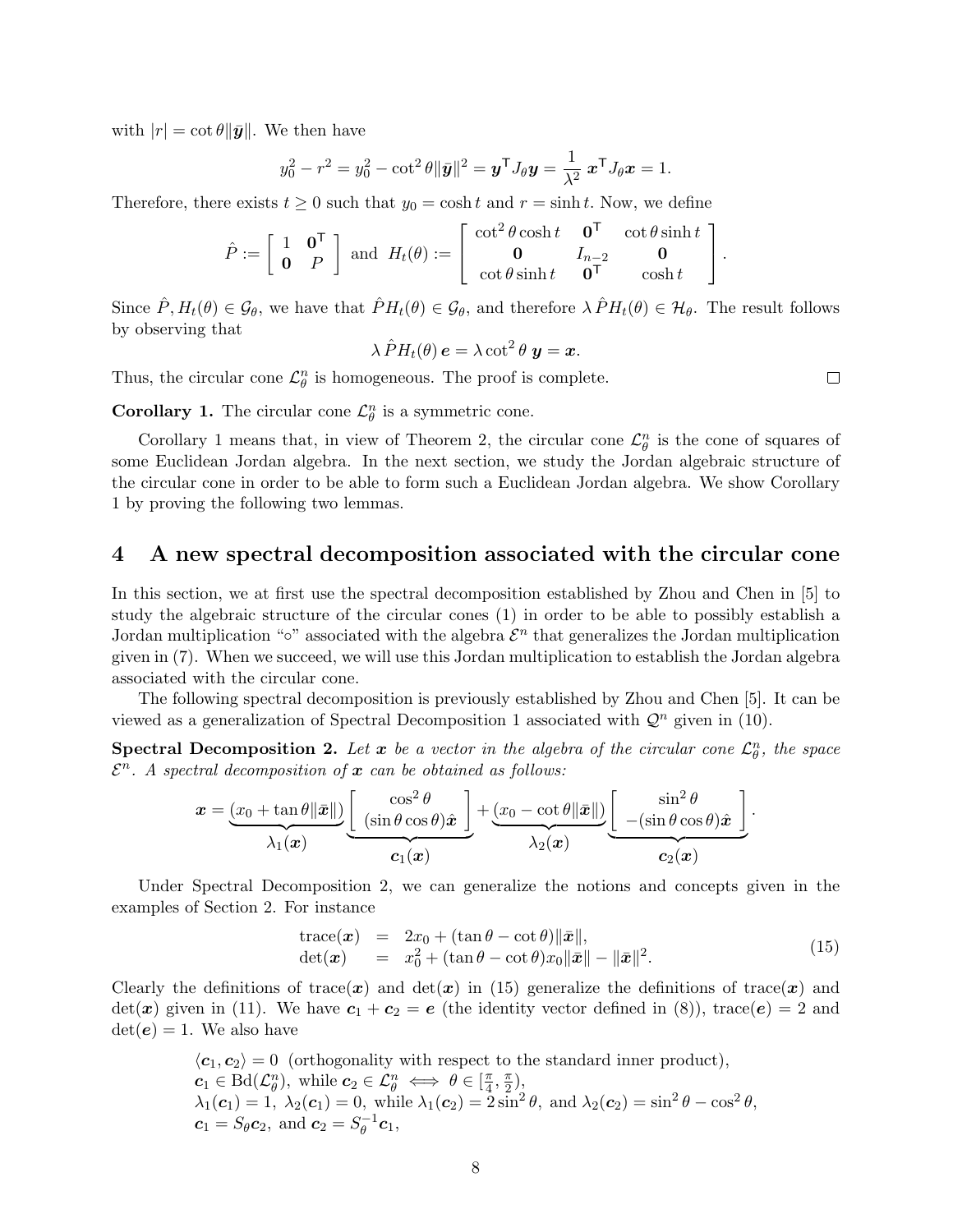where  $S_{\theta}$  is the matrix defined by

$$
S_{\theta} := \left[ \begin{array}{cc} \cot^2 \theta & \mathbf{0}^{\mathsf{T}} \\ \mathbf{0} & -I_{n-1} \end{array} \right].
$$

Observe that

$$
\mathbf{x}^{-1} = \frac{1}{\lambda_1(\mathbf{x})} \mathbf{c}_1(\mathbf{x}) + \frac{1}{\lambda_2(\mathbf{x})} \mathbf{c}_2(\mathbf{x}) \n= \frac{1}{x_0 + \|\bar{\mathbf{x}}\| \tan \theta} \begin{bmatrix} \cos^2 \theta \\ (\sin \theta \cos \theta) \hat{\mathbf{x}} \end{bmatrix} + \frac{1}{x_0 - \|\bar{\mathbf{x}}\| \cot \theta} \begin{bmatrix} \sin^2 \theta \\ -(\sin \theta \cos \theta) \hat{\mathbf{x}} \end{bmatrix} \n= \begin{bmatrix} \frac{\cos^2 \theta}{x_0 + \|\bar{\mathbf{x}}\| \tan \theta} + \frac{\sin^2 \theta}{x_0 - \|\bar{\mathbf{x}}\| \cot \theta} \\ \frac{(\sin \theta \cos \theta) \hat{\mathbf{x}}}{x_0 + \|\bar{\mathbf{x}}\| \tan \theta} + \frac{-(\sin \theta \cos \theta) \hat{\mathbf{x}}}{x_0 - \|\bar{\mathbf{x}}\| \cot \theta} \end{bmatrix} \n= \frac{1}{(x_0 + \|\bar{\mathbf{x}}\| \tan \theta)(x_0 - \|\bar{\mathbf{x}}\| \cot \theta)} \begin{bmatrix} x_0 + \|\bar{\mathbf{x}}\| (\tan \theta - \cot \theta) \\ -\bar{\mathbf{x}} \end{bmatrix} \n= \frac{1}{\lambda_1(\mathbf{x})\lambda_2(\mathbf{x})} \begin{bmatrix} \lambda_1(\mathbf{x}) + \lambda_2(\mathbf{x}) - x_0 \\ -\bar{\mathbf{x}} \end{bmatrix}.
$$

Thus, the definition of the inverse of  $x$  is given by

$$
\boldsymbol{x}^{-1} = \frac{1}{\det(\boldsymbol{x})} \left[ \begin{array}{c} \text{trace}(\boldsymbol{x}) - x_0 \\ -\bar{\boldsymbol{x}} \end{array} \right],
$$

which generalizes the definition of  $x^{-1}$  given in (12).

The arrow-shaped matrix  $\text{Arw}(\bm{x})$  associated with  $\bm{x}$  in the algebra of  $\mathcal{L}_{\theta}^{n}$ , which is obtained by applying

$$
\text{Arw}(\boldsymbol{x})\boldsymbol{x} = \boldsymbol{x}^2 = (\lambda_1(\boldsymbol{x}))^2 \boldsymbol{c}_1(\boldsymbol{x}) + (\lambda_2(\boldsymbol{x}))^2 \boldsymbol{c}_2(\boldsymbol{x}) = \begin{bmatrix} \boldsymbol{x}^T \boldsymbol{x} \\ 2x_0 \bar{\boldsymbol{x}} + (\tan \theta - \cot \theta) \|\bar{\boldsymbol{x}}\| \bar{\boldsymbol{x}} \end{bmatrix} = \begin{bmatrix} x_0^2 + \bar{\boldsymbol{x}}^T \bar{\boldsymbol{x}} \\ \text{trace}(\boldsymbol{x}) \bar{\boldsymbol{x}} \end{bmatrix},
$$

is the matrix

$$
Arw(\boldsymbol{x}) = \begin{bmatrix} x_0 & \bar{\boldsymbol{x}}^{\mathsf{T}} \\ \bar{\boldsymbol{x}} & (\text{trace}(\boldsymbol{x}) - x_0)I_{n-1} \end{bmatrix},
$$
(16)

Clearly, the definition of the arrow-shaped matrix (16) associated with  $\mathcal{L}_{\theta}^{n}$  generalizes the definition of the arrow-shaped matrix (13) associated with  $\mathcal{Q}^n$ .

Now, we give our own definition of an important notion associated with the algebra of the circular cones, namely the binary operation " ◦ " which generalizes the binary operation associated with the algebra of the second-order cone  $\mathcal{Q}^n$  defined in (7).

**Definition 11.** The Jordan multiplication  $x \circ y$  between two vectors x and y in the algebra of the circular cone, the space  $\mathcal{E}^n$ , is defined by

$$
\boldsymbol{x}\circ\boldsymbol{y}:=\frac{1}{2}(Arw(\boldsymbol{x})\boldsymbol{y}+Arw(\boldsymbol{y})\boldsymbol{x}).
$$

Using Definition 11 and the arrow-shaped matrix defined in (16) we conclude that, under Spectral Decomposition 2, the binary operation "◦" between two vectors  $x$  and  $y$  is given by

$$
\boldsymbol{x} \circ \boldsymbol{y} = \frac{1}{2} \left[ \begin{array}{c} 2\boldsymbol{x}^{\mathsf{T}}\boldsymbol{y} \\ \text{trace}(\boldsymbol{x})\bar{\boldsymbol{y}} + \text{trace}(\boldsymbol{y})\bar{\boldsymbol{x}} \end{array} \right], \tag{17}
$$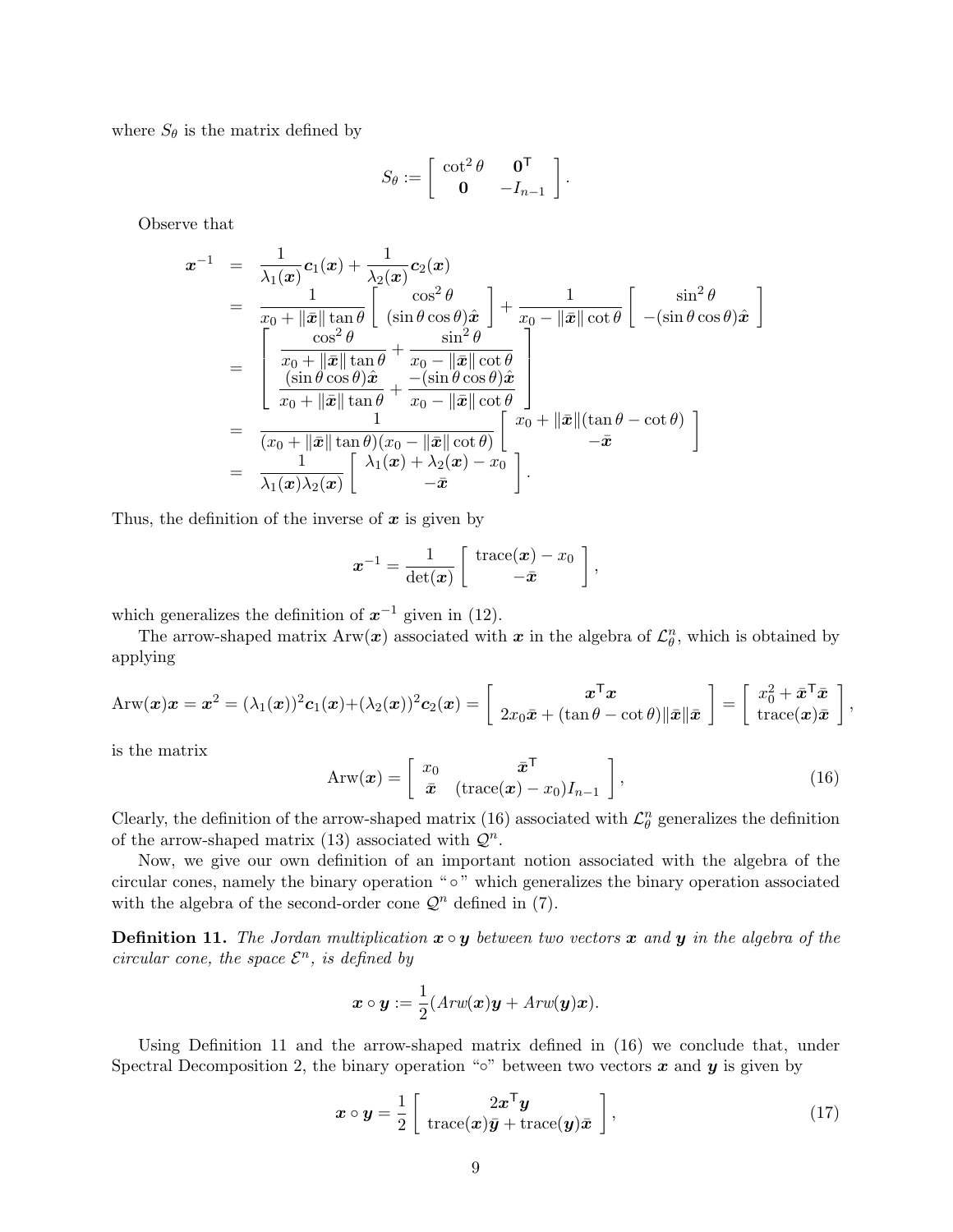which generalizes the Jordan multiplication (7) associated with  $\mathcal{Q}^n$ .

The identity vector is  $e = c_1(x) + c_2(x)$ , which is the same identity vector defined in (8). Observe that trace( $e$ ) = 2,  $det(e)$  = 1 (since all the eigenvalues of  $e$  are equal to one),  $Arw(e) = I_n$ ,  $\text{Arw}(\boldsymbol{x})\boldsymbol{e} = \boldsymbol{x}, \text{ and } \text{Arw}(\boldsymbol{x})\boldsymbol{x} = \boldsymbol{x}^2.$  One can easily see that

$$
x \circ y = y \circ x \text{ (commutativity)},
$$
  
\n
$$
x \circ e = x,
$$
  
\n
$$
x^2 = x^{(2)} = x \circ x,
$$
  
\n
$$
x \circ x^{-1} = e.
$$

The Spectral Decomposition 2 has some unfavorable features making it difficult to use. For instance, the property that  $x^{(2)} = x^2$  (that is,  $x \circ x = (\lambda_1(x))^2 c_1(x) + (\lambda_2(x))^2 c_2(x)$ ) cannot be generalized. So,  $x^p = x^{(p)}$  is not true for integer  $p > 2$ . For instance, simple but long and straightforward computations show that

$$
\mathbf{x}^3 = (\lambda_1(\mathbf{x}))^3 \mathbf{c}_1(\mathbf{x}) + (\lambda_2(\mathbf{x}))^3 \mathbf{c}_2(\mathbf{x})
$$
  
= 
$$
\begin{bmatrix} x_0^3 + 3x_0 \|\bar{\mathbf{x}}\|^2 + (\tan \theta - \cot \theta) \|\bar{\mathbf{x}}\|^3 \\ 3x_0^2 \bar{\mathbf{x}} + 3(\tan \theta - \cot \theta) x_0 \|\bar{\mathbf{x}}\| \bar{\mathbf{x}} + (\tan^3 \theta + \cot^3 \theta) \cos \theta \sin \theta \|\bar{\mathbf{x}}\|^2 \bar{\mathbf{x}} \end{bmatrix},
$$

while

$$
\begin{array}{rcl} \boldsymbol{x}^{(3)} & = & \boldsymbol{x}\circ\boldsymbol{x}^2 \\ & = & \left[ \begin{array}{c} x_0^3 + 3x_0\|\bar{\boldsymbol{x}}\|^2 + (\tan\theta - \cot\theta)\|\bar{\boldsymbol{x}}\|^3 \\ 3x_0^2\bar{\boldsymbol{x}} + 3(\tan\theta - \cot\theta)x_0\|\bar{\boldsymbol{x}}\|\bar{\boldsymbol{x}} + \tan^2\theta\|\bar{\boldsymbol{x}}\|^2\bar{\boldsymbol{x}} \end{array} \right]. \end{array}
$$

The equality  $x^p = x^{(p)}$  holds only when  $\theta = \frac{\pi}{4}$  $\frac{\pi}{4}$ . In fact  $\mathbf{x}^{(p)} \circ \mathbf{x}^{(q)} \neq \mathbf{x}^{(p+q)}$  for integers  $p, q > 1$ , and hence the algebra  $(\mathcal{E}^n, \circ)$  is not power associative when Spectral Decomposition 2 and the operation "<sup>o</sup>" defined in (17) are used. Furthermore, Jordan's axiom  $\mathbf{x} \circ (\mathbf{x}^{(2)} \circ \mathbf{y}) = \mathbf{x}^{(2)} \circ (\mathbf{x} \circ \mathbf{y})$  is not satisfied when the definition of "∘" in  $(17)$  is used. So, we conclude the following corollary.

**Corollary 2.** Under Spectral Decomposition 2, the algebra  $(\mathcal{E}^n, \circ)$  is not a Jordan algebra.

Corollaries 2 motivates us to develop and find out another spectral decomposition in  $\mathcal{E}^n$  that makes  $(\mathcal{E}^n, \circ)$  a Jordan algebra. Observe that, under Spectral Decomposition 2, we have

$$
c_1^2 = c_1
$$
, but  $c_2^2 \neq c_2$ , and  $c_1 \circ c_2 \neq 0$ .

This means that  $c_2$  is not idempotent and the vectors  $c_1$  and  $c_2$  are not orthogonal. Therefore, the set  ${c_1, c_2}$  is not a Jordan frame. So, we are looking for a spectral decomposition in which the set  ${c_1, c_2}$  is a Jordan frame, that is

$$
c_1^2 = c_1, c_2^2 = c_2, c_1 \circ c_2 = 0
$$
, and  $c_1 + c_2 = e$ ,

and the distributive law holds as well. Under such a spectral decomposition, we can use the induction to prove that  $x^{(p)} = x^p$  for any nonnegative integer p as follows [1]: The assertion is clearly true for  $p = 0$   $(\mathbf{x}^{(0)} = \mathbf{e} = \mathbf{c}_1 + \mathbf{c}_2 = \mathbf{x}^0)$ . Now, we assume that the assertion is true for k (i.e.,  $\boldsymbol{x}^{(k)} = \boldsymbol{x}^{k}$ ), then we have

$$
\begin{array}{rcl} \boldsymbol{x}^{(k+1)} & = & \boldsymbol{x}\circ \boldsymbol{x}^{(k)}\\ & = & \boldsymbol{x}\circ \boldsymbol{x}^{k}\\ & = & (\lambda_{1}(\boldsymbol{x})\boldsymbol{c}_{1}(\boldsymbol{x}) + \lambda_{2}(\boldsymbol{x})\boldsymbol{c}_{2}(\boldsymbol{x}))\circ \left(\lambda_{1}^{k}(\boldsymbol{x})\boldsymbol{c}_{1}(\boldsymbol{x}) + \lambda_{2}^{k}(\boldsymbol{x})\boldsymbol{c}_{2}(\boldsymbol{x})\right) \\ & = & \lambda_{1}^{k+1}(\boldsymbol{x})\boldsymbol{c}_{1}^{2}(\boldsymbol{x}) + \lambda_{2}^{k+1}(\boldsymbol{x})\boldsymbol{c}_{2}^{2}(\boldsymbol{x}) + \lambda_{1}(\boldsymbol{x})\lambda_{2}^{k}(\boldsymbol{x})\boldsymbol{c}_{1}(\boldsymbol{x})\circ \boldsymbol{c}_{2}(\boldsymbol{x}) + \lambda_{1}^{k}(\boldsymbol{x})\lambda_{2}(\boldsymbol{x})\boldsymbol{c}_{2}(\boldsymbol{x})\circ \boldsymbol{c}_{1}(\boldsymbol{x}) \\ & = & \lambda_{1}^{k+1}(\boldsymbol{x})\boldsymbol{c}_{1}^{2}(\boldsymbol{x}) + \lambda_{2}^{k+1}(\boldsymbol{x})\boldsymbol{c}_{2}^{2}(\boldsymbol{x}) \\ & = & \boldsymbol{x}^{k+1}.\end{array}
$$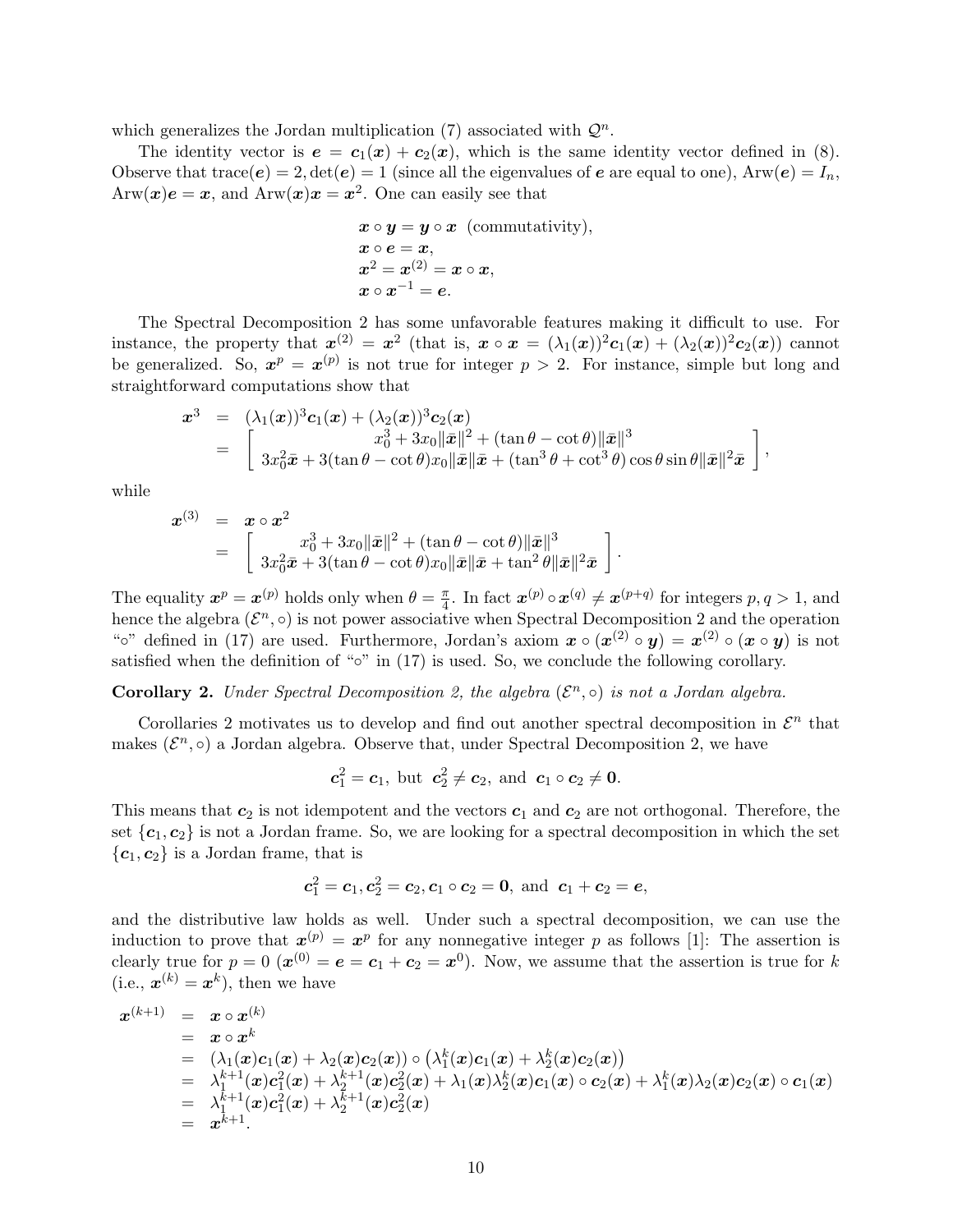Similarly, we can prove that  $x^{(p)} \circ x^{(q)} = x^{(p+q)}$  for nonnegative integers, which means that the algebra  $(\mathcal{E}^n, \circ)$  would be power associative.

We are ready to introduce a new efficient spectral decompositions in  $\mathcal{E}^n$  associated with the circular cone, which can also be viewed as another generalization of Spectral Decomposition 1 associated with  $\mathcal{Q}^n$  given in (10). This new spectral decomposition is previously unseen and is nonredundant and different, in terms of its characteristics and efficiency, from Spectral Decomposition 2. Under this spectral decomposition, we will see that the set  $\{c_1, c_2\}$  is a Jordan frame and  $(\mathcal{E}^n, \circ)$ is not only a Jordan algebra (in which the distributive law and the power associativity law hold), but also a Euclidean Jordan algebra. Therefore, this new spectral decomposition in  $\mathcal{E}^n$  is expected to be the successful for underlying the analysis of the interior point methods for circular programming that extends the analysis of the interior point methods for second-order cone programming.

**Spectral Decomposition 3.** Let  $x$  be a vector in the algebra of the circular cone  $\mathcal{L}_{\theta}^n$ , the space  $\mathcal{E}^n$ . The circular spectral decomposition of x is obtained as follows:

$$
\boldsymbol{x} = \underbrace{(x_0 + \cot \theta \|\bar{\boldsymbol{x}}\|)}_{\lambda_1(\boldsymbol{x})} \underbrace{\left(\frac{1}{2}\right)\left[\begin{array}{c}1 \\ \tan \theta \ \hat{\boldsymbol{x}}\end{array}\right]}_{\boldsymbol{c}_1(\boldsymbol{x})} + \underbrace{(x_0 - \cot \theta \|\bar{\boldsymbol{x}}\|)}_{\lambda_2(\boldsymbol{x})} \underbrace{\left(\frac{1}{2}\right)\left[\begin{array}{c}1 \\ -\tan \theta \ \hat{\boldsymbol{x}}\end{array}\right]}_{\boldsymbol{c}_2(\boldsymbol{x})}.
$$

Under Spectral Decomposition 3, we have

$$
\text{trace}(\boldsymbol{x}) = 2x_0, \text{ and } \det(\boldsymbol{x}) = x_0^2 - \cot^2 \theta \|\bar{\boldsymbol{x}}\|^2. \tag{18}
$$

Note that the definition of trace(x) in (18) is exactly the definition of trace(x) given in (11), and the definition of det(x) in (18) generalizes the definition of det(x) given in (11). We have  $c_1 + c_2 = e$ (the identity vector defined in (8)), trace( $e$ ) = 2 and det( $e$ ) = 1. We also have

> $\langle c_1, c_2 \rangle_\theta = 0$  (orthogonality with respect to the circular inner product),  $c_1, c_2 \in \text{Bd}(\mathcal{L}_{\theta}^n),$  $\lambda_1(\mathbf{c}_1) = \lambda_1(\mathbf{c}_2) = 1$ , and  $\lambda_2(\mathbf{c}_1) = \lambda_2(\mathbf{c}_2) = 0$ ,  $c_1 = Rc_2$ , and  $c_2 = Rc_1$ ,

where  $R$  is the reflection matrix defined in  $(4)$ .

With a little calculation, we obtain

$$
\boldsymbol{x}^{-1} = \frac{1}{\lambda_1(\boldsymbol{x})} \boldsymbol{c}_1(\boldsymbol{x}) + \frac{1}{\lambda_2(\boldsymbol{x})} \boldsymbol{c}_2(\boldsymbol{x}) = \frac{1}{\det(\boldsymbol{x})} \begin{bmatrix} x_0 \\ -\bar{\boldsymbol{x}} \end{bmatrix} = \frac{R}{\det(\boldsymbol{x})} \boldsymbol{x}, \tag{19}
$$

which is exactly the definition of  $x^{-1}$  given in (12) associated with  $\mathcal{Q}^n$ .

The arrow-shaped matrix  $\text{Arw}(\bm{x})$  associated with  $\bm{x}$  in the algebra of  $\mathcal{L}_{\theta}^{n}$ , which is obtained by applying  $\text{Arw}(\boldsymbol{x})\boldsymbol{x} = \boldsymbol{x}^2 = (\lambda_1(\boldsymbol{x}))^2 \boldsymbol{c}_1(\boldsymbol{x}) + (\lambda_2(\boldsymbol{x}))^2 \boldsymbol{c}_2(\boldsymbol{x}),$  is the matrix

$$
Arw(\boldsymbol{x}) = \begin{bmatrix} x_0 & \cot^2 \theta \ \bar{x}^T \\ \bar{x} & x_0 I_{n-1} \end{bmatrix},\tag{20}
$$

Note that the definition of the arrow-shaped matrix (20) associated with  $\mathcal{L}_{\theta}^{n}$  generalizes the definition of the arrow-shaped matrix (14) associated with  $\mathcal{Q}^n$ . Note also that  $\mathbf{x} \in \mathcal{L}_{\theta}^n$  if and only if the matrix  $Arw(x)$  is positive semidefinite. Therefore, circular programming is a special case of semidefinite programming [2] and it includes second-order cone programming as a special case.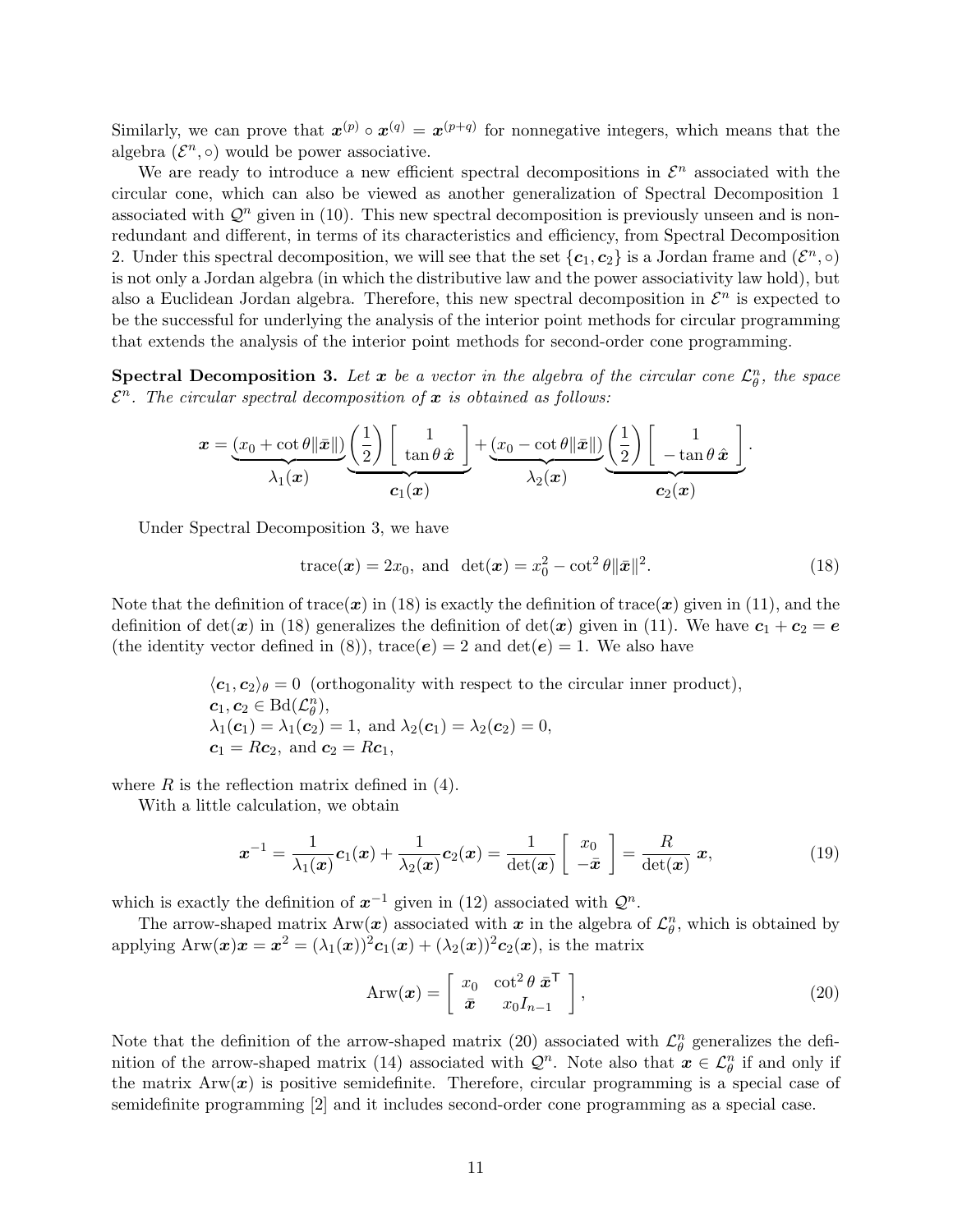Using Definition 11 and the arrow-shaped matrix defined in (20) we conclude that, under Spectral Decomposition 3, the Jordan multiplication between two vectors  $x$  and  $y$  is given by

$$
\boldsymbol{x} \circ \boldsymbol{y} = \left[ \begin{array}{c} x_0 y_0 + \cot^2 \theta \, \bar{\boldsymbol{x}}^\mathsf{T} \bar{\boldsymbol{y}} \\ x_0 \bar{\boldsymbol{y}} + y_0 \bar{\boldsymbol{x}} \end{array} \right] = \left[ \begin{array}{c} \boldsymbol{x}^\mathsf{T} J_\theta \boldsymbol{y} \\ x_0 \bar{\boldsymbol{y}} + y_0 \bar{\boldsymbol{x}} \end{array} \right],\tag{21}
$$

where  $J_{\theta}$  is the circular identity matrix defined in (3). This generalizes the Jordan multiplication (7) associated with  $\mathcal{Q}^n$ .

Observe that  $c_1^2 = c_1, c_2^2 = c_2, c_1 \circ c_2 = 0, \text{Arw}(e) = I_n, \text{Arw}(x)e = x$ , and  $\text{Arw}(x)x = x^2$ . One can easily see that

> $x \circ e = x$ ,  $\boldsymbol{x}\circ\boldsymbol{x}^{-1}=\boldsymbol{e},$  $x^p = x^{(p)}$  for any nonnegative integer p,  $\mathbf{x}^{(p)} \circ \mathbf{x}^{(q)} = \mathbf{x}^{(p+q)}$  for any nonnegative integer  $p, q \geq 1$ .

So, under Spectral Decomposition 3, the algebra  $(\mathcal{E}^n, \circ)$  is power associative. In fact, we can also see that

$$
x \circ y = y \circ x \text{ (commutativity)},
$$
  

$$
x \circ (x^2 \circ y) = x^2 \circ (x \circ y) \text{ (Jordan's axiom)}.
$$

Therefore, we conclude the following corollary.

**Corollary 3.** Under Spectral Decomposition 3, the algebra  $(\mathcal{E}^n, \circ)$  is a Jordan algebra.

We end this section with some inequalities associated with the circular cones and second-order cone. Under Spectral Decomposition 1 in  $\mathcal{E}^n$  (that is, in the framework of second-order cone), Chen [11] established the following inequalities and equalities: For  $x, y \in \mathcal{Q}^n$ , we have

- (1) det $(e+x)^{1/2} \geq 1 + \det(x);$
- (2)  $\det(\mathbf{x} + \mathbf{y}) > \det(\mathbf{x}) + \det(\mathbf{y});$
- (3) det $(\alpha x + (1 \alpha)y) \ge \alpha^2 \det(x) + (1 \alpha)^2 \det(y), \forall \alpha \in [0, 1];$
- (4)  $\det(e + x + y) \leq \det(e + x) \det(e + y)$ ;
- (5) If  $\mathbf{x} \mathbf{y} \in \mathcal{Q}^n$ , then  $\det(\mathbf{x}) \ge \det(\mathbf{y})$ ,  $\text{trace}(\mathbf{x}) \ge \text{trace}(\mathbf{y})$ , and  $\lambda_i(\mathbf{x}) \ge \lambda_i(\mathbf{y})$  for  $i = 1, 2$ ;
- (6) trace $(\boldsymbol{x} + \boldsymbol{y}) = \text{trace}(\boldsymbol{x}) + \text{trace}(\boldsymbol{y})$  and  $\det(\gamma \boldsymbol{x}) = \gamma^2 \det(\boldsymbol{x})$  for all  $\gamma \in \mathbb{R}$ .

For  $x, y \in \mathcal{L}_{\theta}^n$  having Spectral Decomposition 2 in  $\mathcal{E}^n$ , the authors in [6, Section 3] proved that the only inequality holds (independent of the angle  $\theta$ ) is inequality (1). They also showed inequalities  $(2)-(5)$  hold dependent on the angle  $\theta$ , and inequality (6) fails no matter what value of the angle is chosen.

For  $x, y \in \mathcal{L}_{\theta}^n$  having Spectral Decomposition 3 in  $\mathcal{E}^n$ , we can prove that all the inequalities (1)-(6) hold (independent of the angle  $\theta$ ). We omit the proof of these results since it is a simple extension from that in the framework of second-order cone in [11].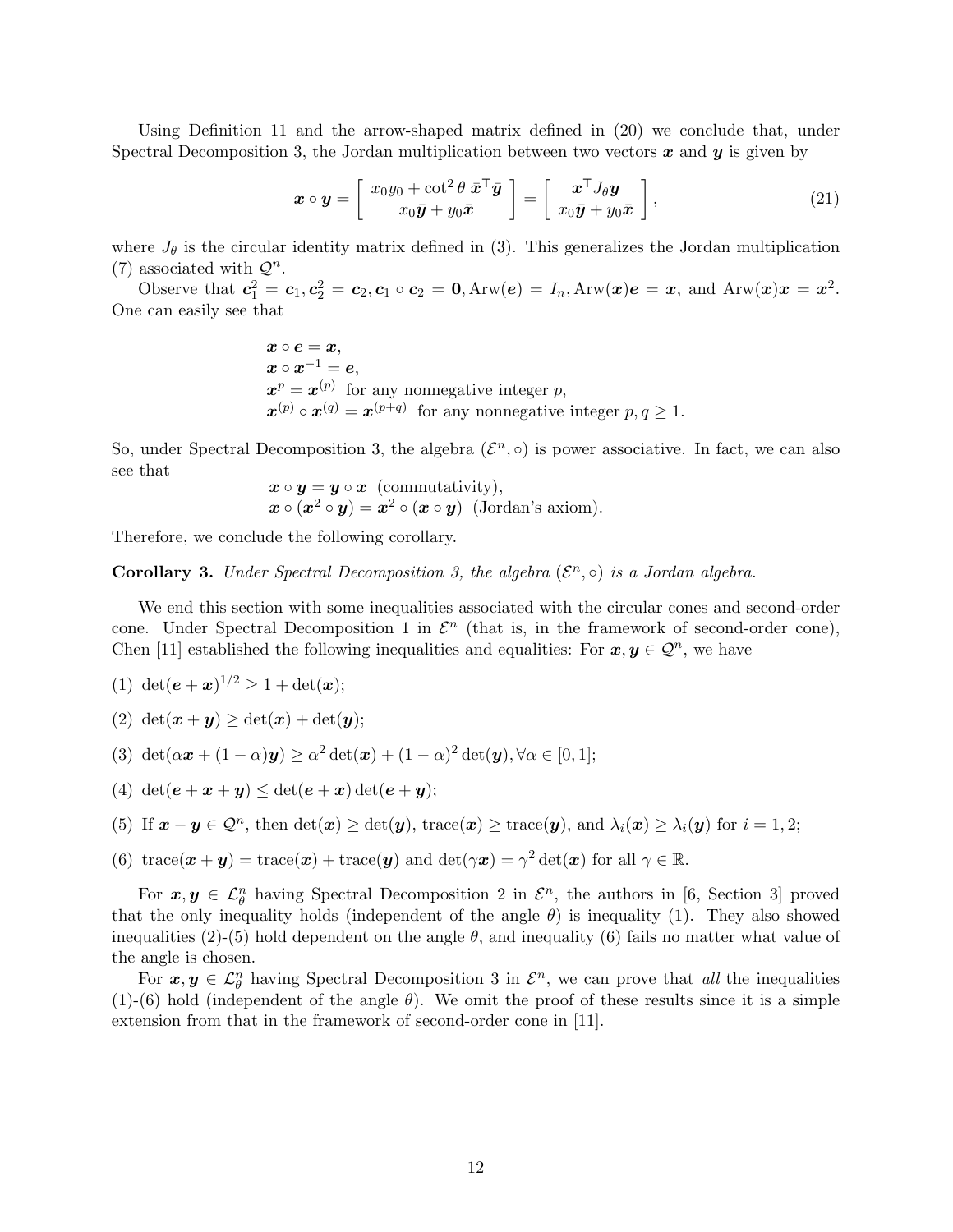### 5 Forming a Euclidean Jordan algebra of the circular cone

In Section 4, we have seen that Spectral Decomposition 3 is the successful spectral decomposition in  $\mathcal{E}^n$  used to establish a Jordan algebra from its corresponding Jordan multiplication, and therefore it is expected to be the most powerful spectral decomposition used to carry out the analysis on circular cones. From now on, we work under Spectral Decomposition 3 and its corresponding Jordan multiplication "◦" defined in (21).

Note that the inner product considered with the algebraic and analytic operations associated to the second-order cone  $\mathcal{Q}^n$  is the standard inner product  $\langle \cdot, \cdot \rangle$ , for which using (7) we have

$$
\boldsymbol{x} \bullet \boldsymbol{y} = \frac{1}{2} \operatorname{trace}(\boldsymbol{x} \circ \boldsymbol{y}) = \boldsymbol{x}^{\mathsf{T}} \boldsymbol{y} = \langle \boldsymbol{x}, \boldsymbol{y} \rangle.
$$

Likewise, it is more convenient to define the inner product that should be considered with the algebraic and analytic operations associated to the circular cone  $\mathcal{L}_{\theta}^{n}$  by the circular inner product  $\langle \cdot, \cdot \rangle_{\theta}$ , as using (21) we have

$$
\boldsymbol{x} \bullet \boldsymbol{y} = \frac{1}{2} \operatorname{trace}(\boldsymbol{x} \circ \boldsymbol{y}) = \boldsymbol{x}^{\mathsf{T}} J_{\theta} \boldsymbol{y} = \langle \boldsymbol{x}, \boldsymbol{y} \rangle_{\theta}.
$$

We have the following theorem.

**Theorem 3.** The Jordan algebra  $(\mathcal{E}^n, \circ)$  is a Euclidean Jordan algebra with the circular inner product  $\langle \cdot, \cdot \rangle_{\theta}$  defined in (5).

**Proof.** Consider the circular inner product  $\langle x, y \rangle_{\theta} = x^{\mathsf{T}} J_{\theta} y = x_0 y_0 + \cot^2 \theta \bar{x}^{\mathsf{T}} \bar{y}$ . It is straightforward to show that  $\langle x, x \rangle_{\theta} > 0$  for all  $x \neq 0$ ,  $\langle x, y \rangle_{\theta} = \langle y, x \rangle_{\theta}$  for all  $x, y \in \mathcal{E}^{n}$ , and that  $\langle x, y \circ z \rangle_\theta = \langle x \circ y, z \rangle_\theta$  for all  $x, y, z \in \mathcal{E}^n$ . Therefore, the circular inner product  $\langle \cdot, \cdot \rangle_\theta$  is positive definite, symmetric and associative. Thus, according to Definition 4, the Jordan algebra  $(\mathcal{E}^n, \circ)$  is Euclidean. The proof is complete. ◯

Being Euclidean, Theorem 2 tells us that another way to prove Corollary 1 is proving the following important theorem which characterizes the circular cone.

**Theorem 4.** The cone of squares of the Euclidean Jordan algebra  $(\mathcal{E}^n, \circ)$  is the circular cone  $\mathcal{L}_{\theta}^n$ .

*Proof.* We need to show that  $\mathcal{L}_{\theta}^n = \mathcal{K}_{\theta}^n$  where  $\mathcal{K}_{\theta}^n$  is the cone of squares:

$$
\mathcal{K}_{\theta}^{n}:=\{\boldsymbol{x}^{2}:\boldsymbol{x}\in\mathcal{E}^{n}\}=\left\{\left[\begin{array}{c}x_{0}^{2}+\cot^{2}\theta\,\left\|\bar{\boldsymbol{x}}\right\|^{2}\\2x_{0}\bar{\boldsymbol{x}}\end{array}\right]:\boldsymbol{x}\in\mathcal{E}^{n}\right\}.
$$

Let  $\boldsymbol{x} \in \mathcal{K}_{\theta}^n$ , then there exists  $\boldsymbol{y} \in \mathcal{E}^n$  such that

$$
\boldsymbol{x} = \left[ \begin{array}{c} y_0^2 + \cot^2 \theta & \|\bar{\boldsymbol{y}}\|^2 \\ 2y_0\bar{\boldsymbol{y}} \end{array} \right].
$$

It follows that

$$
x_0 = y_0^2 + \cot^2 \theta \, \|\bar{\mathbf{y}}\|^2 \ge 2 \cot \theta \, y_0 \|\bar{\mathbf{y}}\| = \cot \theta \, \|\bar{\mathbf{x}}\|,
$$

where the inequality follows by observing that  $(y_0 - \cot \theta ||\bar{y}||)^2 \geq 0$ . This means that  $x \in \mathcal{L}_{\theta}^n$  and hence  $\mathcal{K}_{\theta}^{n} \subseteq \mathcal{L}_{\theta}^{n}$ .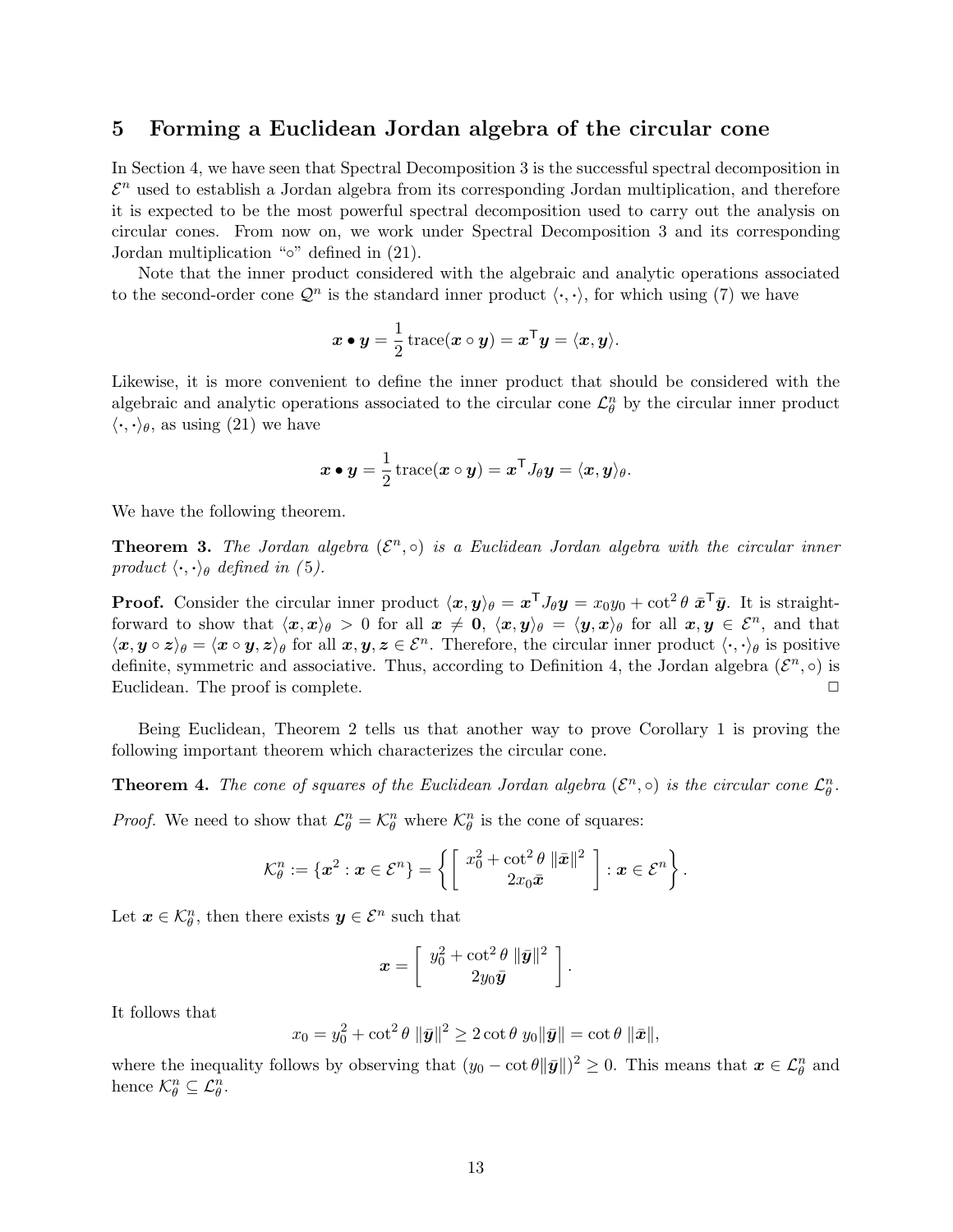Now, we prove that  $\mathcal{L}_{\theta}^{n} \subseteq \mathcal{K}_{\theta}^{n}$ . Let  $\boldsymbol{x} \in \mathcal{L}_{\theta}^{n}$ . We need  $\boldsymbol{x} = \boldsymbol{y}^{2}$  for some  $\boldsymbol{y} \in \mathcal{E}^{n}$ . Equivalently, we need to show that the system of  $n$  equations

$$
x_0 = y_0^2 + \cot^2 \theta \, \|\bar{\mathbf{y}}\|^2, x_i = 2y_0 y_i; \ i = 1, 2, \dots, n-1,
$$
\n(22)

has at least one real solution.

Assuming at first that  $y_0 \neq 0$ , then we have  $y_i = \frac{x_i}{2}$  $\frac{x_i}{2y_0}$ . Substituting  $y_i$  in the 0<sup>th</sup> equation of (22) we get the following quartic equation

$$
4y_0^4 - 4x_0y_0^2 + \cot^2\theta \|\bar{x}\|^2 = 0.
$$

This equation has up to four solutions, namely

$$
y_0 = \pm \sqrt{\frac{x_0 \pm \sqrt{x_0^2 - \cot^2 \theta \|\bar{\mathbf{x}}\|^2}}{2}}.
$$

Since  $x_0 \geq \cot \theta \|\bar{x}\|$ , all these four solutions are real. Note that elements  $\bar{x} \in \text{Bd}(\mathcal{L}_{\theta}^n)$  (where  $x_0 = \cot \theta \|\bar{x}\|$ ) have only two square roots, one of which is in  $\text{Bd}(\mathcal{L}_{\theta}^n)$ . Elements  $\bm{x} \in \text{Int}(\mathcal{L}_{\theta}^n)$  have four square roots, except for multiples of the identity (wherever  $\bar{x} = 0$ ). In such a case if  $y_0 = 0$ , then  $y_i$  can be arbitrarily chosen, as long as  $\|\bar{y}\| = \tan \theta$  which gives  $x = e$ . The identity has infinitely many square roots (assuming  $n > 2$ ) for which two of them are  $\pm e$ , and all others are of the form  $(0; q)$  with  $||q|| = \tan \theta$ . Thus, every  $x \in \mathcal{L}_{\theta}^{n}$  has a unique square root in  $\mathcal{L}_{\theta}^{n}$ . This completes the proof.  $\Box$ 

The following definition extends the definitions in Example 7.

**Definition 12.** Consider the Euclidean Jordan algebra  $(\mathcal{E}^n, \circ)$ , we have the following:

1. The linear map  $L: \mathcal{E}^n \longrightarrow \mathcal{E}^n$  associated with the circular cone  $\mathcal{L}_{\theta}^n$  is given by

$$
L(\boldsymbol{x}) = Arw(\boldsymbol{x}) = \begin{bmatrix} x_0 & \cot^2 \theta \ \bar{\boldsymbol{x}}^{\mathsf{T}} \\ \bar{\boldsymbol{x}} & x_0 I_{n-1} \end{bmatrix}.
$$

2. The quadratic map  $Q_{x,z} : \mathcal{E}^n \times \mathcal{E}^n \longrightarrow \mathcal{E}^n$  associated with the circular cone  $\mathcal{L}_{\theta}^n$  is given by

$$
Q_{\boldsymbol{x},\boldsymbol{z}} = Arw(\boldsymbol{x})Arw(\boldsymbol{z}) + Arw(\boldsymbol{z})Arw(\boldsymbol{x}) - Arw(\boldsymbol{x} \circ \boldsymbol{z})
$$
  
= 
$$
\begin{bmatrix} x_0z_0 + \cot^2\theta \bar{\boldsymbol{x}}^\top \bar{\boldsymbol{z}} & \cot^2\theta (x_0\bar{\boldsymbol{z}}^\top + z_0\bar{\boldsymbol{x}}^\top) \\ x_0\bar{\boldsymbol{z}} + z_0\bar{\boldsymbol{x}} & x_0z_0I_{n-1} + \cot^2\theta (\bar{\boldsymbol{x}}\bar{\boldsymbol{z}}^\top + \bar{\boldsymbol{z}}\bar{\boldsymbol{x}}^\top - \bar{\boldsymbol{x}}^\top \bar{\boldsymbol{z}}I_{n-1}) \end{bmatrix}.
$$
 (23)

3. The linear map  $Q_x : \mathcal{E}^n \longrightarrow \mathcal{E}^n$  associated with the circular cone  $\mathcal{L}_{\theta}^n$  is given by

$$
Q_{\boldsymbol{x}} = 2Arw^{2}(\boldsymbol{x}) - Arw(\boldsymbol{x}^{2})
$$
  
= 
$$
\begin{bmatrix} x_{0}^{2} + \cot^{2}\theta ||\bar{\boldsymbol{x}}||^{2} & 2\cot^{2}\theta x_{0}\bar{\boldsymbol{x}}^{\mathsf{T}} \\ 2x_{0}\bar{\boldsymbol{x}} & \det(\boldsymbol{x})I_{n-1} + 2\cot^{2}\theta\bar{\boldsymbol{x}}\bar{\boldsymbol{x}}^{\mathsf{T}} \end{bmatrix}.
$$
 (24)

Note that  $\text{Arw}(\boldsymbol{x})\boldsymbol{e} = \boldsymbol{x}, \text{Arw}(\boldsymbol{x})\boldsymbol{x} = \boldsymbol{x}^2, Q_{\boldsymbol{x}}\boldsymbol{e} = \boldsymbol{x}^2, Q_{\boldsymbol{x}}\boldsymbol{x}^{-1} = \boldsymbol{x}, \text{ and } \text{Arw}(\boldsymbol{e}) = Q_{\boldsymbol{e}} = I_n.$ 

The new spectral decomposition established in this paper allows us to generalize many crucial theorems of the theory of Euclidean Jordan algebra of the second-order cone to the theory of Euclidean Jordan algebra of the circular cones. It also allows to compute explicit formulas for the derivatives of important expressions such as the gradient  $\nabla_{x}(\ln \det(x))$  and the Hessian  $\nabla^2_{xx}(\ln \det(x))$ . This is the substance of the next section.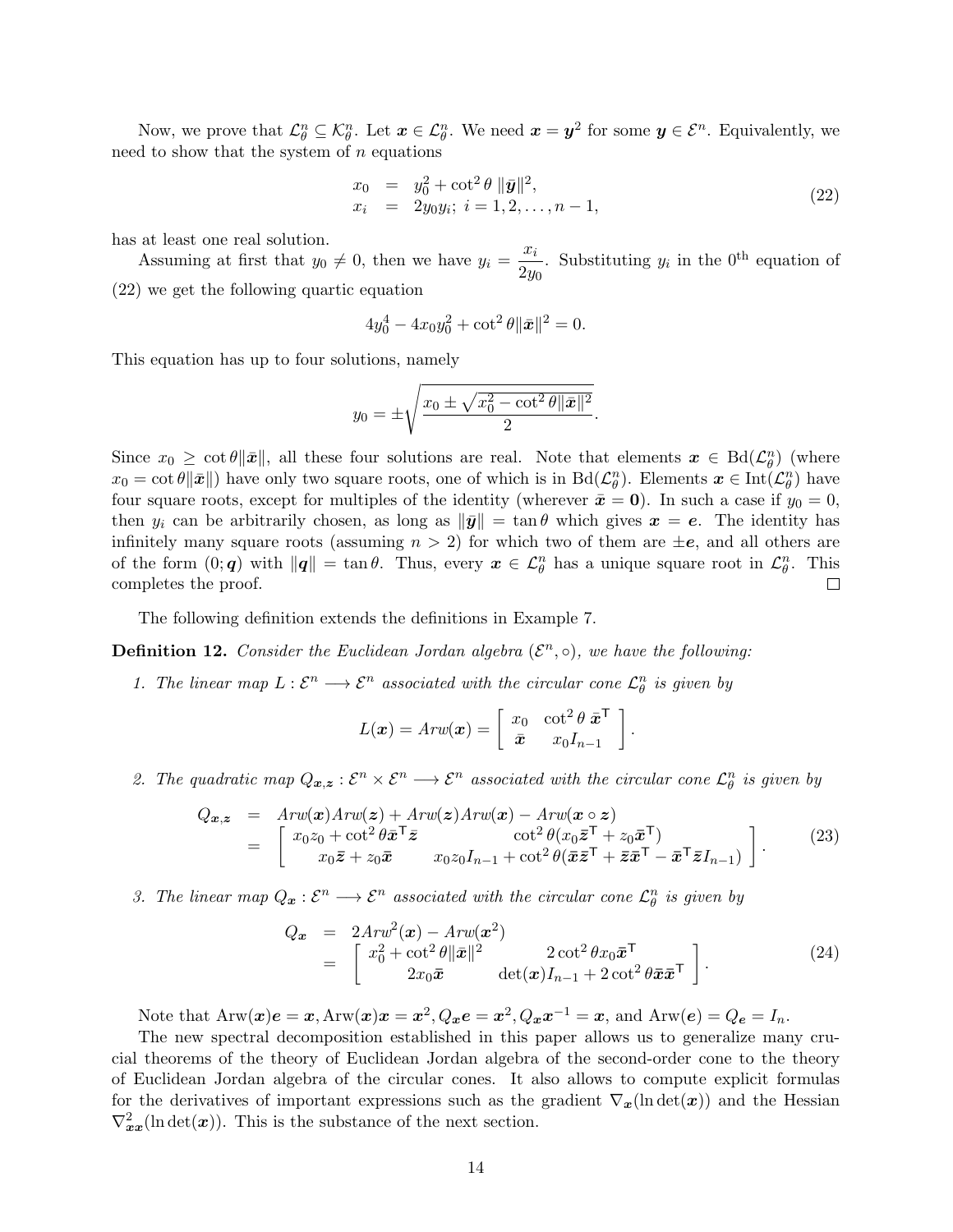### 6 Some algebraic properties of the circular cone

In this section, we generalize some results associated with the algebra of the second-order cone to the algebra of the circular cone. These results are important for developing interior point algorithms for circular programming. We start with the following lemma where its second item generalizes item 8 of [1, Theorem 8].

Lemma 3. Let  $x, y \in \mathcal{E}^n$ . Then

$$
1. \ Q_x = 2xx^{\mathsf{T}}J_{\theta} - \det(x)R.
$$

2.  $\det(Q_{\boldsymbol{x}}\boldsymbol{y}) = \det^2(\boldsymbol{x}) \det(\boldsymbol{y}).$ 

*Proof.* It is not hard to prove item 1. To prove item 2, let  $\mathbf{z} = Q_x \mathbf{y}, \alpha = x^{\mathsf{T}} J_{\theta} \mathbf{y}$  and  $\gamma = \det(\mathbf{x})$ . From item 1, we have  $z = 2\alpha x - \gamma Ry$ . Accordingly, we get

$$
z_0^2 = (2\alpha x_0 - \gamma y_0)^2 = 4\alpha^2 x_0^2 - 4\alpha \gamma x_0 y_0 + \gamma^2 y_0^2,
$$

and

$$
\|\bar{\mathbf{z}}\|^2 = \|2\alpha\bar{\mathbf{x}} + \gamma\bar{\mathbf{y}}\|^2 = 4\alpha^2 \|\bar{\mathbf{x}}\|^2 + 4\alpha\gamma\bar{\mathbf{x}}^\mathsf{T}\bar{\mathbf{y}} + \gamma^2 \|\bar{\mathbf{y}}\|^2.
$$

It follows that

$$
\det(Q_{\boldsymbol{x}}\boldsymbol{y}) = \det(\boldsymbol{z})
$$
  
\n
$$
= z_0^2 - \cot^2 \theta \|\bar{\boldsymbol{z}}\|^2
$$
  
\n
$$
= 4\alpha^2 x_0^2 - 4\alpha \gamma x_0 y_0 + \gamma^2 y_0^2 - \cot^2 \theta (4\alpha^2 \|\bar{\boldsymbol{x}}\|^2 + 4\alpha \gamma \bar{\boldsymbol{x}}^\top \bar{\boldsymbol{y}} + \gamma^2 \|\bar{\boldsymbol{y}}\|^2)
$$
  
\n
$$
= 4\alpha^2 (x_0^2 - \cot^2 \theta \|\bar{\boldsymbol{y}}\|^2) - 4\alpha \gamma (x_0 y_0 + \cot^2 \theta \bar{\boldsymbol{x}}^\top \bar{\boldsymbol{y}})
$$
  
\n
$$
+ \gamma^2 (y_0^2 - \cot^2 \theta \|\bar{\boldsymbol{y}}\|^2)
$$
  
\n
$$
= 4\alpha^2 \gamma - 4\alpha^2 \gamma + \gamma^2 \det(\boldsymbol{y})
$$
  
\n
$$
= \det^2(\boldsymbol{x}) \det(\boldsymbol{y}).
$$

 $\Box$ 

The following theorem will play an important role in the development of the primal-dual interior point methods for the circular programming (see for example [9, Section 3]). This theorem generalizes [1, Theorem 9].

**Theorem 5.** Let  $p \in \mathcal{E}^n$  be invertible. Then  $Q_p(\mathcal{L}_{\theta}^n) = \mathcal{L}_{\theta}^n$ .

*Proof.* We first prove that  $Q_p(\mathcal{L}_{\theta}^n) \subseteq \mathcal{L}_{\theta}^n$ . Let  $\mathbf{x} \in \mathcal{L}_{\theta}^n$  and  $\mathbf{y} = Q_p \mathbf{x}$ . By Lemma 3, we have  $\det(\bm{y}) \geq 0$ . Therefore, either  $\bm{y} \in \mathcal{L}_{\theta}^n$  or  $\bm{y} \in -\mathcal{L}_{\theta}^n$ . That is, either  $\lambda_{1,2}(\bm{y}) \geq 0$  or  $\lambda_{1,2}(\bm{y}) \leq 0$ . Note that  $2y_0 = \text{trace}(\mathbf{y}) = \lambda_1(\mathbf{y}) + \lambda_2(\mathbf{y})$ . So, to show that  $\mathbf{y} \in \mathcal{L}_{\theta}^n$  (equivalently,  $\lambda_{1,2}(\mathbf{y}) \ge 0$ ), it suffices to show that  $y_0 \geq 0$ . By using the fact that  $x_0 \geq \cot \theta ||\bar{x}||$ , and then applying the Cauchy-Schwarz inequality to  $|p^{\mathsf{T}}x|$  we get

$$
y_0 = 2(p_0x_0 + \cot^2 \theta \bar{\mathbf{p}}^T \bar{\mathbf{x}}) p_0 - (p_0^2 - \cot^2 \theta ||\mathbf{p}||^2) x_0
$$
  
\n
$$
= p_0^2x_0 + \cot^2 \theta ||\bar{\mathbf{p}}||^2 x_0 + \cot^2 \theta p_0 (\bar{\mathbf{p}}^T \bar{\mathbf{x}})
$$
  
\n
$$
= x_0(p_0^2 + \cot^2 \theta ||\bar{\mathbf{p}}||^2) + \cot^2 \theta p_0 (\bar{\mathbf{p}}^T \bar{\mathbf{x}})
$$
  
\n
$$
\geq \cot \theta ||\bar{\mathbf{x}}|| (p_0^2 + \cot^2 \theta ||\bar{\mathbf{p}}||^2) + \cot \theta^2 p_0 (\bar{\mathbf{p}}^T \bar{\mathbf{x}})
$$
  
\n
$$
\geq \cot \theta ||\bar{\mathbf{x}}|| (p_0^2 + \cot^2 \theta ||\bar{\mathbf{p}}||^2) - \cot^2 \theta |p_0||\bar{\mathbf{p}}||\bar{\mathbf{x}}||
$$
  
\n
$$
= \cot \theta ||\bar{\mathbf{x}}|| (p_0 + \cot \theta ||\bar{\mathbf{p}}||)^2
$$
  
\n
$$
\geq 0.
$$

Thus  $Q_p(\mathcal{L}_{\theta}^n) \subseteq \mathcal{L}_{\theta}^n$ . Also  $p^{-1}$  is invertible, therefore  $Q_{p^{-1}}x \in \mathcal{L}_{\theta}^n$  for each  $x \in \mathcal{L}_{\theta}^n$ . It follows that for every  $x \in \mathcal{L}_{\theta}^n$ , since  $x = Q_p Q_{p^{-1}} x$ , x is the image of  $Q_{p^{-1}} x$ ; that is  $\mathcal{L}_{\theta}^n \subseteq Q_p(\mathcal{L}_{\theta}^n)$ . The result is established.  $\Box$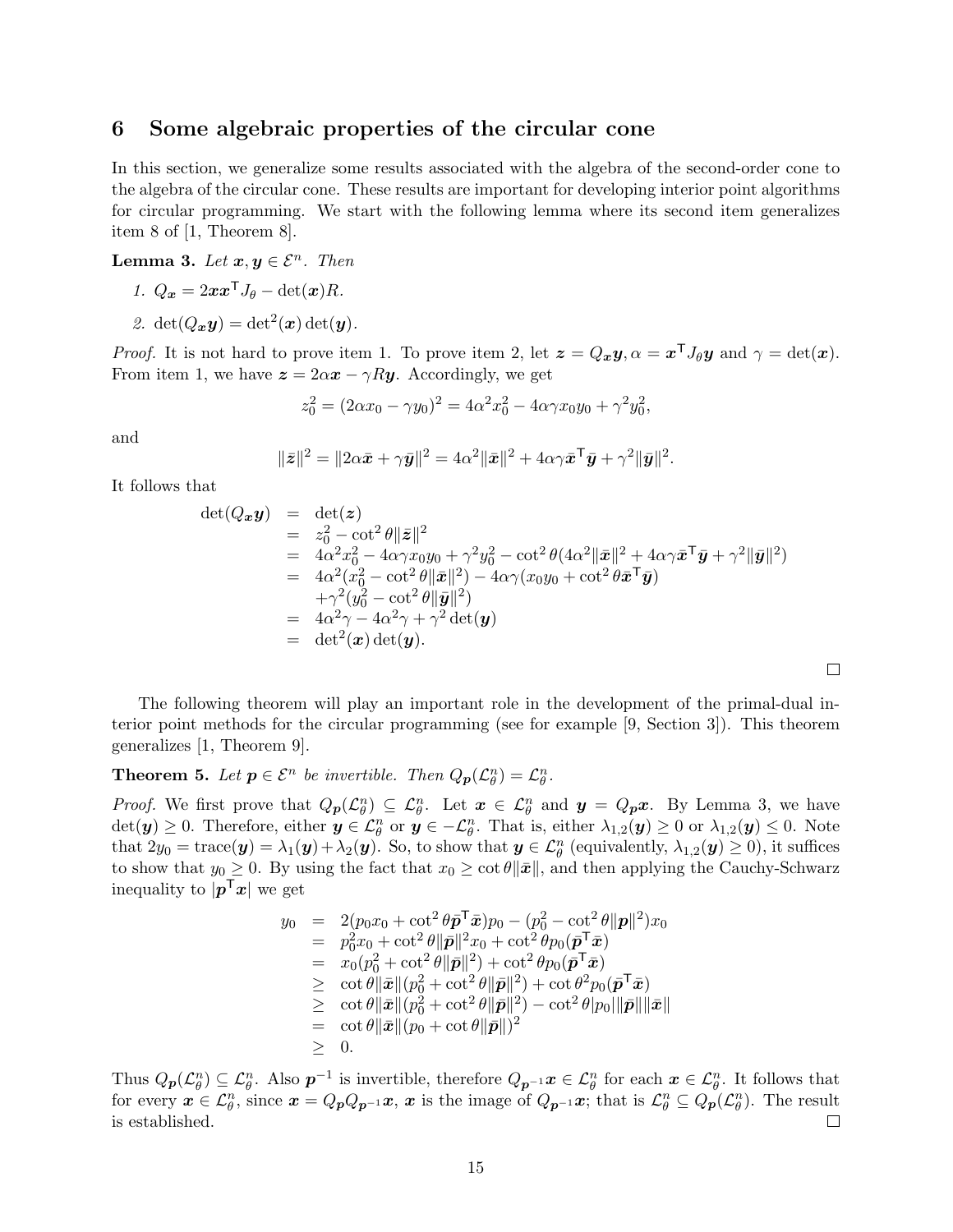We end this section with the following results which are key ingredients in designing barrier and penalty algorithms for circular programming. The first two items in following theorem generalize item 6 of [1, Theorem 8], and the last item generalizes the same result in [8, Chapter 10] but our setting is much more general.

**Theorem 6.** Let  $x, u \in \mathcal{E}^n$ . Then

- 1. The gradient  $\nabla_x \ln \det x = 2J_\theta x^{-1}$ , provided that  $\det(x)$  is positive (so x is invertible).
- 2. The Hessian  $\nabla_{xx}^2$  ln det  $x = -2J_\theta Q_{x^{-1}}$ . Hence the gradient  $\nabla_x x^{-1} = -Q_{x^{-1}}$ , provided that x is invertible.
- 3. The gradient  $\nabla_{\boldsymbol{x}} Q_{\boldsymbol{x}}[\boldsymbol{u}] = 2 Q_{\boldsymbol{x}, \boldsymbol{u}}$ .

Proof. To prove item 1, we let

$$
f(\boldsymbol{x}) = \ln \det(\boldsymbol{x}) = \ln(\lambda_1(\boldsymbol{x})\lambda_2(\boldsymbol{x})) = \ln (x_0^2 - \cot^2 \theta ||\bar{\boldsymbol{x}}||^2).
$$

Since  $det(x)$  is positive, we have

$$
\nabla_{\boldsymbol{x}} f(\boldsymbol{x}) = \frac{1}{\det(\boldsymbol{x})} \begin{bmatrix} 2x_0 \\ -2 \cot^2 \theta \ \bar{\boldsymbol{x}} \end{bmatrix}
$$
  
=  $\frac{2}{\det(\boldsymbol{x})} \begin{bmatrix} 1 & \mathbf{0}^{\mathsf{T}} \\ \mathbf{0} & \cot^2 \theta \ I_{n-1} \end{bmatrix} \begin{bmatrix} x_0 \\ -\bar{x} \end{bmatrix}$   
=  $2J_{\theta} \boldsymbol{x}^{-1}$ ,

where the last equality follows from (19). The result in item 1 is established. To prove item 2, we let  $x_0$  $\overline{\phantom{a}}$ 

$$
\boldsymbol{g}(\boldsymbol{x}) = \boldsymbol{x}^{-1} = \frac{1}{\det(\boldsymbol{x})} \left[ \begin{array}{c} x_0 \\ -\bar{\boldsymbol{x}} \end{array} \right] = \left[ \begin{array}{c} \frac{x_0}{x_0^2 - \cot^2 \theta |\bar{\boldsymbol{x}}||^2} \\ -1 \\ \frac{x_0^2 - \cot^2 \theta |\bar{\boldsymbol{x}}||^2}{x_0^2 - \cot^2 \theta |\bar{\boldsymbol{x}}||^2} \, \bar{\boldsymbol{x}} \end{array} \right].
$$

Then, we have

$$
\nabla_{\boldsymbol{x}} \boldsymbol{g}(\boldsymbol{x}) = \frac{1}{(\det(\boldsymbol{x}))^2} \left[ \begin{array}{cc} -x_0^2 - \cot^2 \theta & \cot^2 \theta \ x_0 \bar{\boldsymbol{x}} \\ 2x_0 \bar{\boldsymbol{x}} & -(\det(\boldsymbol{x}) I_{n-1} + \cot^2 \theta \ \bar{\boldsymbol{x}} \bar{\boldsymbol{x}}^\mathsf{T}) \end{array} \right] = -Q_{\boldsymbol{x}^{-1}},
$$

where the last equality follows from the definition of  $Q$ , in (24) applied on  $x^{-1}$ . The result in item 2 is established. To prove item 3, we let

$$
h(\boldsymbol{x}, \boldsymbol{u}) = Q_{\boldsymbol{x}}[\boldsymbol{u}]
$$
  
\n
$$
= \begin{bmatrix} x_0^2 + \cot^2 \theta & \|\bar{\boldsymbol{x}}\|^2 & 2 \cot^2 \theta & x_0 \bar{\boldsymbol{x}}^\mathsf{T} \\ 2x_0 \bar{\boldsymbol{x}} & \det(\boldsymbol{x}) I_{n-1} + 2 \cot^2 \theta & \bar{\boldsymbol{x}} \bar{\boldsymbol{x}}^\mathsf{T} \end{bmatrix} \begin{bmatrix} u_0 \\ \bar{\boldsymbol{u}} \end{bmatrix}
$$
  
\n
$$
= \begin{bmatrix} x_0^2 u_0 + \cot^2 \theta & \|\bar{\boldsymbol{x}}\|^2 u_0 + 2 \cot^2 \theta & x_0 \bar{\boldsymbol{x}}^\mathsf{T} \bar{\boldsymbol{u}} \\ 2x_0 u_0 \bar{\boldsymbol{x}} + \det(\boldsymbol{x}) \bar{\boldsymbol{u}} + 2 \cot^2 \theta & \bar{\boldsymbol{x}} \bar{\boldsymbol{x}}^\mathsf{T} \bar{\boldsymbol{u}} \end{bmatrix}.
$$

Then,

$$
\nabla_{\boldsymbol{x}} \boldsymbol{h}(\boldsymbol{x}, \boldsymbol{u}) = \begin{bmatrix} x_0 u_0 + \cot^2 \theta \bar{\boldsymbol{x}}^\mathsf{T} \bar{\boldsymbol{u}} & \cot^2 \theta (x_0 \bar{\boldsymbol{u}}^\mathsf{T} + u_0 \bar{\boldsymbol{x}}^\mathsf{T}) \\ x_0 \bar{\boldsymbol{u}} + u_0 \bar{\boldsymbol{x}} & x_0 u_0 I_{n-1} + \cot^2 \theta (\bar{\boldsymbol{x}} \bar{\boldsymbol{u}}^\mathsf{T} + \bar{\boldsymbol{u}} \bar{\boldsymbol{x}}^\mathsf{T} - \bar{\boldsymbol{x}}^\mathsf{T} \bar{\boldsymbol{u}} I_{n-1}) \end{bmatrix} = 2 Q_{\boldsymbol{x}, \boldsymbol{u}},
$$

where the last equality follows from the definition of  $Q_{\cdot,\cdot}$  in (23). This establishes the result in item 3. The proof is complete.  $\Box$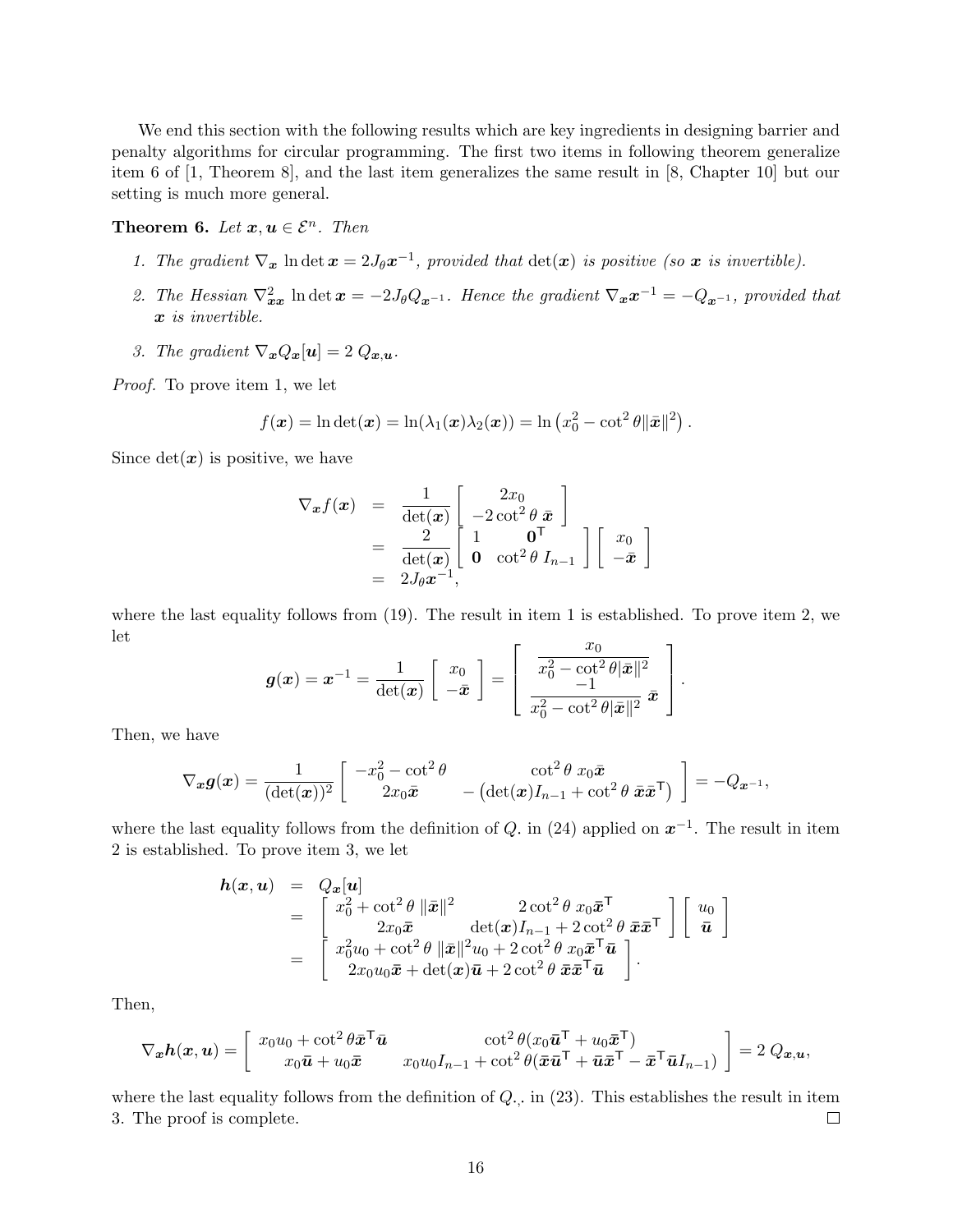# 7 Conclusions

In this paper, we have considered the circular inner product for the circular case, have established its new efficient spectral decomposition (Spectral Decomposition 3) associated with the circular cone, have set up the corresponding Jordan algebra, and have formed the Euclidean Jordan algebra associated with this cone. We have also generalized many important properties of the Euclidean Jordan algebra associated with the second-order cone to the Euclidean Jordan algebra associated with circular cone.

In [7, Section 1], the authors treated the circular cone as a non self-dual cone, but they mentioned that the circular cone can be self-dual (and hence symmetric) if they considered a new inner product equivalent to the circular inner product defined in this paper. Unfortunately, they did not adopt that new inner product in their work (they, instead, adopted the standard inner product) and therefore they treated the circular cone as a non-symmetric cone which is clearly not advisable from complexity point of view [9]. In paper [7], the author's point of view of not adopting the new inner product (which is again equivalent to the circular inner product defined in (5)) is that the second-order cone is not self-dual if one does not consider the standard inner product (off course, the second-order cone is self-dual if one considers the circular inner product (5) when  $\theta = \frac{\pi}{4}$  $\frac{\pi}{4}$  only). The authors in [7] tried to choose an inner product such that the circular cone and second-order cone are both self-dual simultaneously, and since they found that this is impossible when  $\theta \neq \frac{\pi}{4}$  $\frac{\pi}{4}$ , they adopted the standard inner product in their work in order to keep the second-order cone self-dual and accordingly to be able to exploit many results of the Euclidean Jordan algebra of the second-order cones which are previously developed in the literature.

By looking at all known symmetric cones and their corresponding inner products, we see that it is not necessary to search for an inner product such that the circular cone and second-order cone are both self-dual simultaneously. Each symmetric cone must be associated with a certain inner product that forms its Euclidean Jordan algebra and re-builds this symmetric cone as the cone of squares of resulting Euclidean Jordan algebra. For instance: For the nonnegative orthant cone in the algebra ( $\mathbb{R}, \circ$ ), the scalar inner product  $x \bullet y = xy$  is considered between real numbers x and y. For the second-order cone in the algebra  $(\mathcal{E}^n, \circ)$ , the standard inner product  $\boldsymbol{x} \bullet \boldsymbol{y} = \boldsymbol{x}^\top \boldsymbol{y}$ is considered between two vectors  $x$  and  $y$ . For the cone of positive semidefinite matrices in the algebra of real symmetric matrices, the Frobenius inner product  $X \bullet Y = \text{trace}(X^{\mathsf{T}} Y)$  is considered between real symmetric matrices X and Y. Similarly, the circular cone in the algebra  $(\mathcal{E}^n, \circ, \theta)$ , the circular inner product  $x \bullet y = x^{\mathsf{T}} J_{\theta} y$  must be considered between two vectors  $x$  and  $y$ . Note that all these inner product are unified as (see [9])  $x \bullet y = \frac{1}{2}$  $\frac{1}{2}$ trace( $\boldsymbol{x} \circ \boldsymbol{y}$ ), where  $\boldsymbol{x}$  and  $\boldsymbol{y}$  are two elements in the corresponding Jordan algebra  $(\mathcal{J}, \circ)$ . The circular cone warrants its own study as a new symmetric cone and its Euclidean Jordan algebra must be independently developed, from this stems the importance of this paper.

We believe that the results of this paper are crucial in designing and analyzing interior-point algorithms for all circular programming problems. Our current research is using the new spectral decomposition and the machinery of Euclidean Jordan algebra associated with the circular cone (1) established in this paper to develop primal-dual path following interior point algorithms for the circular programming problems.

# References

[1] F. Alizadeh, and D. Goldfarb, Second-order cone programming, Math. Program. Ser. B 95 (2003) 3–51.